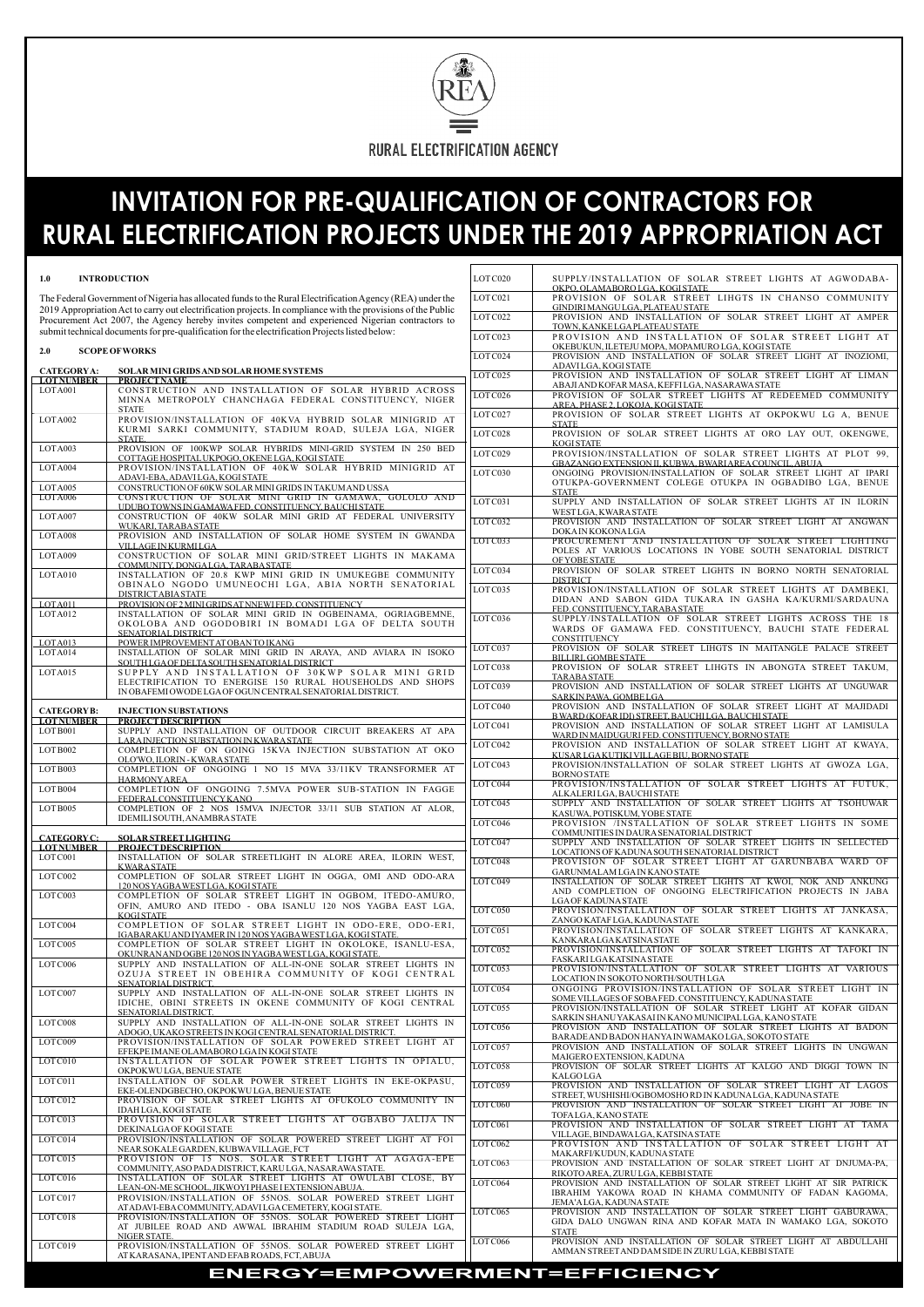| LOTC067            | PROVISION AND INSTALLATION OF SOLAR STREET LIGHT AT MACCIDO<br>GARBARD, GADA BIYU-TUNGAAREA, GUSAU-ZAMFARA STATE             | LOTC127                               | EKETLGA, AKWA IBOM STATE<br>SOLAR STREET LIGHT IN ALIMOSHO FEDERAL CONSTITUENCY, LAGOS                                       |
|--------------------|------------------------------------------------------------------------------------------------------------------------------|---------------------------------------|------------------------------------------------------------------------------------------------------------------------------|
| LOTC068            | ONGING PROVISION AND INSTALLATION OF SOLAR STREET LIGHT AT                                                                   |                                       | <b>STATE</b>                                                                                                                 |
| LOTC069            | GALADIMA WARD, GUSAU LGA, ZAMFARA STATE<br>PROVISION OF SOLAR STREET LIGHTS AT ZAWAYA AND TSOFOWA TASHA                      | LOTC128                               | PROVISION OF 15 NOS. SOLAR STREET LIGHT AT AYODELE<br>STREET/OMOGBEHIN STREETIGBOTAKO, OKITIPUPALGA, ONDO STATE.             |
| LOTC070            | IN TAMBUWAL LGA, SOKOTO STATE<br>PROVISION/INSTALLATION OF SOLAR STREET LIGHTS AT DAMARI IN                                  | LOTC129                               | INSTALLATION OF SOLAR STREET LIGHTS AT AKINMORIN, AFIJIO LGA OF<br><b>OYO STATE</b>                                          |
|                    | SABUWALGA, KATSINA STATE                                                                                                     | LOTC130                               | PROVISION OF SOLAR STREET LIGHTS IN KAYODE YUSUF/YETUNDE                                                                     |
| LOTC071            | SUPPLY AND INSTALLATION OF SOLAR STREET LIGHTS AT UNGUWAR<br>MAKAMA HOSPITAL RD NEAR EMIR'S PALACE, SAMINAKA, LERE LGA       | LOTC131                               | MORGAN AVENUE, OJODU, IKEJA FED CONSTITUENCY<br>PROVISION/INSTALLATION OF SOLAR STREET LIGHTS IN MAJOR                       |
| LOT C072           | SUPPLY AND INSTALLATION OF SOLAR STREET LIGHTS AT SOKOTO<br>SOUTH/NORTH FED CONSTITUENCY                                     | LOTC132                               | COMMUNITIES OF ONDO WEST/EAST LGA OF ONDO STATE<br>SUPPLY/INSTALLATION OF SOLAR STREET LIGHTS IN SURULERE I                  |
| LOTC073            | SUPPLY AND INSTALLATION OF SOLAR STREET LIGHTS AT                                                                            |                                       | FEDERAL CONSTITUENCY, LAGOS STATE                                                                                            |
| LOTC074            | KWARE/WAMAKKO FED CONSTITUENCY<br>SUPPLY AND INSTALLATION OF SOLAR STREET LIGHTS AT ARKILA                                   | LOTC133                               | ONGOING PROVISION/INSTALLATION OF SOLAR STREET LIGHT AT<br>JALUGUN COMMUNITY IN INISA, ODO-OTIN L.G.A. OSUN STATE            |
| LOTC075            | ALONG AUMBI RD LAURA LAYOUT, WAMAKKO LGA, SOKOTO STATE<br>SUPPLY AND INSTALLATION OF SOLAR STREET LIGHTS AT EASTERN BYE-     | LOTC134                               | PROVISION AND INSTALLATION OF SOLAR STREET LIGHT AT ASERAWO<br>AREA OF SURULERE LGA, IRESADU, OYO STATE                      |
| LOTC076            | PASS TO MANALAYOUT IN MANAAREA, SOKOTO STATE<br>SUPPLY AND INSTALLATION OF SOLAR STREET LIGHTS AT CHARANCHI                  | LOTC135                               | PROVISION AND INSTALLATION OF SOLAR STREET LIGHT AT OLA-OLUWA<br>STREET, ONDO WEST LGA                                       |
|                    | GABAS, LAYIN COUNCILLOR COMMUNITY, DORAYI, KUMBOTSO LGA,                                                                     | LOTC136                               | PROVISION AND INSTALLATION OF SOLAR STREET LIGHT AT ARAROMI                                                                  |
| LOTC077            | <b>KANO STATE</b><br>PROVISION/INSTALLATION OF SOLAR STREET LIGHT AT JAGINDI TASHA,                                          | LOTC137                               | <b>QUARTERS ONI VILLAGE, OGUN WATER SIDE LGA, OGUN STATE</b><br>PROVISION/INSTALLATION OF SOLAR STREET LIGHTS IN COMMUNITIES |
| LOTC078            | JEMA'ALGA, KADUNA STATE<br>SUPPLY AND INSTALLATION OF SOLAR POWERED STREET IN                                                | LOTC138                               | OF ILAJE LGA, ONDO STATE<br>SUPPLY AND INSTALLATION OF SOLAR STREET LIGHTS AT IJERO, EKITI                                   |
|                    | COMMUNITIES IN ABIA SOUTH SENATORIAL DISTRICT (OBINGWA, ABA                                                                  |                                       | <b>STATE</b>                                                                                                                 |
| LOTC079            | NORTH, ABA SOUTH, UGWUNAGBO, UKWA WEST AND UKWA EAST LGAS)<br>PROVISION OF SOLAR STREET LIGHTS IN AMORJI IN ABIA CENTRAL     | LOTC139                               | PROVISION/INSTALLATION OF SOLAR STREET LIGHT AT EKITI IN OYE<br>LGA                                                          |
| LOTC080            | <b>SENATORIAL DISTRICT</b><br>SUPPLY AND INSTALLATION OF SOLAR STREET LIGHTS AT VARIOUS                                      | LOTZC140                              | PROVISION AND INSTALLATION OF SOLAR STREET LIGHT ACROSS<br>KOTANGORA FEDERAL CONSTITUENCY NIGER STATE.                       |
|                    | LOCATIONS IN ANAMBRA NORTH SENATORIAL DISTRICT, ANAMBRA                                                                      | LOTZC141<br>LOTZC142                  | SOLAR STREET LIGHTS BUKARI/IBI TARABA STATE<br>SOLAR POWER STREET LIGHT IN ECOLOGICAL ZONE                                   |
| LOTC081            | STATE.<br>SOLAR STREET LIGHTING SYSTEM, ISHIELU LGA, EBONYI CENTRAL                                                          |                                       |                                                                                                                              |
| LOTC082            | SENATORIAL DISTRICT.<br>PROVISION AND INSTALLATION OF SOLAR POWER STREET LIGHT IN                                            | <b>CATEGOYD:</b><br><b>LOT NUMBER</b> | <b>GRID EXTENSION</b><br><b>PROJECT DESCRIPTION</b>                                                                          |
| LOTC083            | ISIALA MBANO LGA IN IMO NORTH SENATORIAL DISTRICT.<br>PROCUREMENT AND INSTALLATION OF SOLAR POWER STREET LIGHTS              | LOT D001                              | COMPLETION OF POWER IMPROVEMENT / REHABILITATION OF<br>TRANSFORMER ACROSS BENUE SOUTH SENATORIAL DISTRICT, BENUE             |
|                    | AT EGBELU-ABAYI ROADS OF OSISIOMANGWALGA OF ABIA STATE.                                                                      |                                       | STATE.                                                                                                                       |
| LOTC084            | PROVISION AND INSTALLATION OF SOLAR STREET LIGHTS TO<br>COMMUNITIES IN NKWANU / UMUAHIA NOTH / SOUTH FEDERAL                 | LOTD002<br>LOT D003                   | ONGOING ELECTRIFICATION OF KWANDE-NAMU IN PLATEAU STATE<br>ONGOING ELECTRIFICATION OF KURGWI-KWANDE BIAMBIAM -               |
| LOTC085            | CONSTITUENCY OF ABIA STATE.<br>INSTALLATION OF SOLAR STREET LIGHT AT EKE-EZIAMA MARKET                                       | LOT D004                              | SHIMANKAR, PLATEAU STATE<br>ONGOING ELECTRIFICATION OF KWAITA, YEBU IN FCT SENATORIAL                                        |
|                    | SQUARE, OPARANADIM AHIAZU MARKET SQUARE, IMO STATE                                                                           |                                       | <b>DISTRICT</b>                                                                                                              |
| LOTC086            | PROVISION/ INSTALLATION OF SOLAR STREET LIGHTS AT AMIZI<br>IKWUANO LGA (ONGOING) OF ABIA STATE                               | LOT D005                              | COMPLETION OF ON-GOING RURAL ELECTRIFICATION PROJECTS IN<br>GAWU VILLAGE, DOGAN RUWA IN ABAJI, FCT SENATORIAL DISTRICT       |
| LOTC087            | INSTALLATION OF SOLAR STREET LIGHT AT NGOGWUGWU VILLAGE IN<br>OJOTA OBOFIA IN IDEMILI SOUTH LGA OF ANAMBRA STATE             | LOT D006                              | PURCHASE AND INSTALLATION OF 500KVA TRANSFORMER AT FCDA<br>OWNER OCCUPIER (BEHIND STAMFORD HOTEL) KUBWAFCT, ABUJA.           |
| LOTC088            | PROVISION/INSTALLATION OF SOLAR STREET LIGHTS AT BENDE FED.                                                                  | LOT D007                              | COMPLETION OF ELECTRIFICATION PROJECTS IN SHAGUNU BORGU LGA                                                                  |
| LOTC089            | CONSTITUENCY, ABIA STATE<br>PROVISION/INSTALLATION OF SOLAR STREET LIGHTS AT VARIOUS                                         | LOTD008                               | NIGER NORTH SENATORIAL DISTRICT.<br>PROVISION & INSTALLATION OF SOLAR STREET LIGHTS IN SELECTED                              |
| LOTC090            | LOCATIONS IN OGBARU, ANAMBRA STATE<br>PROVISION/INSTALLATION OF SOLAR STREET LIGHTS AT EGBELU-ABAYI                          |                                       | VILLAGES ALONG THE KAINJI LAKE IN NIGER NORTH SENATORIAL<br><b>DISTRICT</b>                                                  |
| LOTC091            | ROAD, OSISIOMALGA, ABIA STATE<br>PROVISION/INSTALLATION OF SOLAR STREET LIGHT AT UMUONYEAKA                                  | LOTD009                               | ELECTRIFICATION OF MASUGA, ALALA KABOJI, MAIKURA-SAHORAMI,<br>TUKUNJI, AKARE COMMUNITIES IN KONTAGORA, MASHEGU, AND          |
|                    | VILLAGE, IFITE, ORAIFITE, EKWUSIGO LGA, ANAMBRA STATE                                                                        |                                       | WUSHISHI LGA WITH 500KVA TRANSFORMER IN AKARE AND CHEJI                                                                      |
| LOTC092            | PROVISION/INSTALLATION OF SOLAR STREET LIGHT AT EBEM OGUGU<br>AND NDI AGHO AUTONOMOUS COMMUNITIES OF ABIA STATE              | LOT D010                              | COMMUNITES OF NIGER NORTH SENATORIAL DISTRICT<br>PROVISION AND INSTALLATION OF TRANSFORMERS IN ADO ODO OTA,                  |
| LOTC093            | CONSTRUCTION OF SOLAR STREET LIGHT AT UMUDIM-IKEDURU LGA,<br><b>IMO STATE</b>                                                |                                       | IPOKIA. IMEKO AFO AND YEWA SOUTH LOCAL GOVERNMENTS OF KOGI<br>STATE.                                                         |
| LOTC094            | PROVISION OF SOLAR STREET LIHGTS AT IKONO VILLAGE, AFFA IN UDI                                                               | LOT D011                              | ELECTRIFICATION OF EPE VILLAGE, KARU LGA NASARAWA STATE                                                                      |
| LOTC095            | LGA, ENUGU STATE<br>PROVISION OF SOLAR STREET LIHGTS AT UMUEHILA, UMUEKWELE ITU                                              | LOT D012                              | ON-GOING RURAL ELECTRIFICATION OF SABO TANWARI-KOTOKARUFI-<br>LAYOUT AND OZI IN KOGI STATE                                   |
| LOTC096            | IN EZINIHITTE, MBAISE, IMO STATE<br>SUPPLY AND INSTALLATION OF SOLAR STREET LIGHTS AT                                        | LOT D013                              | ON-GOING ELECTRIFICATION OF SELECTED COMMUNITIES IN AI-KOR-<br>OLLO, OJA APO-OGIGO AND IKPOGO-OKPAFE IN EFFOYO OKPOKWU LGA   |
| LOTC097            | OKIGWE/ONUIMO/ISIALA MBANO FED CONSTITUENCY, IMO STATE<br>COMPLETION OF SOLAR POWERED STREET LIGHT AT AMAGUNZE IN            | LOTD014                               | OF BENUE STATE<br>REQUEST FOR ELECTRIFICATION OF MAMA TOWN DEVELOPMENT                                                       |
|                    | NKANU EAST LGA                                                                                                               |                                       | ASSOCIATION IN FARIN RUWA DEVELOPMENT AREA, WAMBA LGA,                                                                       |
| LOTC098            | PROVISION AND INSTALLATION OF SOLAR STREET LIGHTS AT OGBOKO,<br><b>ABIASTATE</b>                                             | LOTD015                               | <b>NASSARAWA STATE</b><br>EXTENSION OF ELECTRICITY POLES AND INSTALLATION OF 300 KVA                                         |
| LOTC099            | PROVISION AND INSTALLATION OF SOLAR STREET LIGHT AT UMUOMA<br>OGBE AHIARA AHIAZU LGA, IMO STATE                              |                                       | TRANSFORMER AT KUDINAWI EXTENSION COMMUNITY, BEHIND<br>ORANGE MARKET, MARARBA, KARULGA, NASARAWA STATE                       |
| LOTC100            | PROVISION AND INSTALLATION OF SOLAR STREET LIGHT AT NKWELLE                                                                  | LOT D016                              | SUPPLY AND INSTALLATION OF TRANSFORMERS IN ILORIN WEST,                                                                      |
| LOTC101            | VILLAGE ORAUK WU IN IDEMILI NORTH LGA, ANAMBRA STATE<br>PROVISION OF SOLAR STREET LIGHTS AT ENUGWU VILLAGE AWKA              | LOT D017                              | <b>KWARASTATE</b><br>ONGING PROCUREMENT/INSTALLATION OF 300KVA TRANSFORMER AT                                                |
| LOTC102            | SOUTH LGA, ANAMBRA STATE<br>SUPPLY AND INSTALLATION OF SOLAR STREET LIGHTS IN ISIALA                                         |                                       | KUMKWAM AND ROAD BLOCK AREAS OF LANGTANG NORTH AND<br>ELECTRIFICATION OF THESE COMMUNITIES                                   |
| LOTC103            | MBANO/ONUIMO/OKIGWE FED. CONSTITUENCY<br>SUPPLY AND INSTALLATION OF SOLAR STREET LIGHTS AT UMUDIKE,                          | LOT D018                              | PROCUREMENT/INSTALLATION OF 300KVA TRANSFORMERS AT LIFIA/OBI FED.<br>CONSTITUENCY NASARAWA STATE                             |
|                    | DIKENAFAILGA, IMO STATE                                                                                                      | LOT D019                              | PROCUREMENT/INSTALLATION OF 300KVA TRANSFORMERS AT KURGWI AND                                                                |
| LOTC104            | PROVISION/INSTALLATION OF SOLAR STREET LIGHT AT AMAGUNZE,<br><b>NKANUEAST</b>                                                | LOT D020                              | YELWATOWN IN FED. CONSTITUENCY, PLATEAU STATE<br>PROCUREMENT/INSTALLATION OF 300KVA TRANSFORMERS AT KABBA-                   |
| LOTC105            | PROVISION/INSTALLATION OF SOLAR STREET LIGHT AT ABA<br>NORTH/SOUTH FED. CONSTITUENCY, ABIA STATE                             | LOTD021                               | BUNU/IJUMU FED. CONSTITUENCY, KOGI STATE<br>COMPLETION OF RURAL ELECTRIFICATION OF SOME COMMUNITIES IN KARU,                 |
| LOTC106            | PROVISION AND INSTALLATION OF 3-IN-1 SOLAR STREET LIGHTING<br>SYSTEM IN SELECTED AREAS IN THE 7 LGAs OF EDO SOUTH SENATORIAL | LOTD022                               | KEFFI, KOKONALGA, NASARAWA STATE<br>ONGOING ELECTRIFICATION OF FWIL (VWANG), MAIJUJU AND                                     |
|                    | <b>DISTRICT</b>                                                                                                              |                                       | SUPPLY/INSTALLATION OF 3N0S 300KVA TRANSFORMERS AT TURU, SHIZAM AND                                                          |
| LOTC107<br>LOTC108 | PROVISION OF SOLAR STREET LIGHT IN OLONA EZECHIME<br>PROVISION OF SOLAR STREET LIGHTS IN IRRUA AND USUGBENU IN EDO           | LOTD023                               | GYELALL IN JOS SOUTH/EAST LGA, PLATEAU STATE<br>ONGOING RURAL ELECTRIFICATION OF SOME COMMUNITIES OF GWER                    |
| LOTC109            | CENTRAL SENATORIAL DISTRICT<br>PROVISION/INSTALLATION OF SOLAR STREET LIGHT IN MBIO-OKU IKOT                                 | LOT D024                              | EAST/WEST FED. CONSTITUENCY, BENUE STATE<br>PROCUREMENT AND INSTALLATION OF 300KVA TRANSFORMERS IN VARIOUS                   |
| LOTC110            | ODUNG, IKONG LGA, AKWA IBOM STATE<br>PROVISION OF SOLAR STREET LIGHTS AT AFASHIO SECONDARY SCHOOL,                           | LOT D025                              | LOCATION OF WASE FED CONSTITUENCY, PLATEAU STATE<br>SUPPLY AND INSTALLATION OF 2 UNITS AND POLES OF IPP TRANSFORMER AT       |
|                    | ETSAKO WEST LGA IN EDO STATE                                                                                                 |                                       | MINNALONDON STREET, NIGER STATE                                                                                              |
| LOTC111            | PROVISION/INSTALLATION OF SOLAR STREET LIGHT AT MBARAKOM,<br>AYEBAM AND NETIM COMMUNITIES                                    | LOT D026                              | RURAL ELECTRIFICATION AND GRID EXTENSION FROM IKUN TO ABAWAN IN ERIE<br><b>SOUTH</b>                                         |
| LOTC112            | PROVISION/INSTALLATION OF SOLAR STREET LIGHT AT OBAN TOWN,<br>AKAMKPA MAIN TOWN AND ANIKIN COMMUNITY                         | LOT D027                              | PROVISION/INSTALLATION OF 300KVA TRANSFORMERS IN<br>AKWANGA/WAMBA/NASARAWA EGGON FED. CONSTITUENCY                           |
| LOTC113            | PROVISION/INSTALLATION OF SOLAR STREET LIGHT AT BIASE<br><b>COMMUNITIES</b>                                                  | LOT D028<br>LOT D029                  | ELECTRIFICATION OF OYATOJI IN DEKINALGA, KOGI STATE<br>ONGOING PROCUREMENT/INSTALLATION OF 200 KVA TRANSFORMER AT ZAKI       |
| LOTC114            | PROVISION OF SOLAR STREET LIGHTS IN SELECTED LOCATION IN ESAN                                                                |                                       | NYITSE IKYAAN JUNCTION BY TSE IWA ALONG ABUKU-ORTESE MBASHIAN ROAD,                                                          |
| LOTC115            | NORTH EAST/ESAN SOUTH EAST FED. CONSTITUENCY, EDO STATE<br>ONGOING SUPPLY/INSTALLATION OF SOLAR STREET LIGHTS IN OREDO       | LOT D030                              | <b>BURUKULGA</b><br>PROCUREMENT/INSTALLATION OF 300KVATRANSFORMER AT DONG IN JOS NORTH                                       |
| LOTC116            | FEDERAL CONSTITUENCY<br>PROVISION AND INSTALLATION OF SOLAR STREET LIGHTS AT IGODOR,                                         | LOTD031                               | LINKING OF HIGH-TENSION CABLE FROM GARAKU TO KUNDAMI AND ANZAH<br>COMMUNITIES. NASARAWA STATE                                |
| LOTC117            | ABOKPAIAND OTHERS OF IMIEGBATOWN, ETSAKO EASTLGA                                                                             | LOTD032                               | ELECTRIFICATION OF OWORA, ATSAWA, APATA, BUDON IN LOKOJA LGA, KOGI                                                           |
|                    | PROVISION/INSTALLATION OF SOLAR STREET LIGHT AT ESAN<br>WEST/ESAN CENTRAL/IGUEBEN FED. CONSTITUENCY, EDO STATE               | LOTD033                               | <b>STATE</b><br>PROCUREMENT AND INSTALLATION OF 300KVA TRANSFORMER AT INIOZIOMI-                                             |
| LOTC118            | PROVISION/INSTALLATION OF SOLAR STREET LIGHT AT AKIM QUA<br>TOWN, CALABAR MUNICIPAL                                          | LOTD034                               | IRESUHA BEHIND CENTRAL MOSQUE IN OKENE, KOGI STATE<br>ELECTRIFICATION OF TSOWA DZARU VILLAGE GBAKO LGA, NIGER STATE          |
| LOTC119            | SUPPLY AND INSTALLATION OF 50 POLES OF SOLAR STREET LIGHT IN<br>OKPODI COMMUNITY, EGORI ETSAKO EAST LGA                      | LOT D035                              | PROVISION/INSTALLATION OF 300KVA TRANSFORMER AT IPENT-KARASANA,<br>ABUJA                                                     |
| LOTC120            | PROVISION OF SOLAR STREET LIHGTS AT IKALUMHE CORNELIUS ROAD,                                                                 | LOTD036                               | PROVISION/INSTALLATION OF 300KVA TRANSFORMER AT LASISI ADEKUNLE RAJI                                                         |
| LOTC121            | AFASHIO, ETSAKO WESTLGA<br>PROVISION AND INSTALLATION OF SOLAR STREET LIGHT AT                                               | LOTD037                               | STREET/PEE IN OYUN LGA, KWARA STATE<br>PROVISION/INSTALLATION OF 300KVA TRANSFORMER AT ORO LAY OUT,                          |
|                    | IVBIODOHEN, ERNERE, OBA ROAD-UZEBBA AND IVBIUGHURU OF OWAN<br>WESTLGA                                                        | LOTD038                               | OKENGWE, KOGI STATE<br>PROVISION/INSTALLATION OF 500KVA TRANSFORMER AT TPOMPY ESTATE,                                        |
| LOTC122            | PROVISION AND INSTALLATION OF SOLAR STREET LIGHT AT UNEME-                                                                   | LOT D039                              | CADASTRALZONE, LUGBE, ABUJA<br>ONGOING RURAL ELECTRIFICATION OF AGALIGA, ETUKWO IN OLAMABORO LGA                             |
| LOTC123            | AKIOSU INAKOKO-EDO LGA<br>PROVISION AND INSTALLATION OF SOLAR STREET LIGHT ALONG                                             |                                       | OF KOGI STATE                                                                                                                |
|                    | OGBEMUDIE, IMESABEMOLI IN ANEGBETTE TOWN ETSAKO CENTRAL<br>LGA                                                               | LOT D040                              | PROVISION/INSTALLATION OF 500KVA TRANSFORMER AND ELECTRIFICATION OF<br>OKPEJE-ADOKA COMMUNITY IN OTUKPO LGA. BENUE STATE     |
| LOTC124            | PROVISION AND INSTALLATION OF SOLAR STREET LIGHT OGIENAMA<br>COMPOUND IN ODI KOLOKUMA/OPKUMALGA, BAYELSA STATE               | LOT D041                              | COMPLETION OF ELECTRIFICATION OF GUNDUMA, TUDU UKU, GITATA LIGHT<br>PROJECT IN KARU LGA                                      |
| LOTC125            | PROVISION AND INSTALLATION OF SOLAR STREET LIGHT AT                                                                          | LOTD042                               | PROVISION/INSTALLATION OF 500KVA TRANSFORMERS AT CHANCHAGA FED.                                                              |
| LOTC126            | PEREMABIRI, BEBERE AND KOROKOROSEI IN BAYELSA STATE<br>PROVISION/INSTALLATION OF SOLAR STREET LIGHTS IN EDE-OBUK IN          | LOTD043                               | <b>CONSTITUENCY</b><br>PROVISION/INSTALLATION OF 300KVA TRANSFORMER AT B-DIVISION JUNCTION, SULEJA LGA,                      |
|                    |                                                                                                                              |                                       | <b>NIGER STATE</b>                                                                                                           |

| LOTC067  | PROVISION AND INSTALLATION OF SOLAR STREET LIGHT AT MACCIDO                                                                  |                              | EKETLGA, AKWA IBOM STATE                                                                                                               |
|----------|------------------------------------------------------------------------------------------------------------------------------|------------------------------|----------------------------------------------------------------------------------------------------------------------------------------|
| LOTC068  | GARBARD, GADA BIYU-TUNGA AREA, GUSAU-ZAMFARA STATE<br>ONGING PROVISION AND INSTALLATION OF SOLAR STREET LIGHT AT             | LOTC127                      | SOLAR STREET LIGHT IN ALIMOSHO FEDERAL CONSTITUENCY, LAGOS<br><b>STATE</b>                                                             |
| LOTC069  | GALADIMA WARD, GUSAU LGA, ZAMFARA STATE<br>PROVISION OF SOLAR STREET LIGHTS AT ZAWAYA AND TSOFOWA TASHA                      | LOTC128                      | PROVISION OF 15 NOS. SOLAR STREET LIGHT AT AYODELE<br>STREET/OMOGBEHIN STREETIGBOTAKO, OKITIPUPALGA, ONDO STATE.                       |
|          | IN TAMBUWAL LGA, SOKOTO STATE                                                                                                | LOTC129                      | INSTALLATION OF SOLAR STREET LIGHTS AT AKINMORIN, AFIJIO LGA OF                                                                        |
| LOTC070  | PROVISION/INSTALLATION OF SOLAR STREET LIGHTS AT DAMARI IN<br>SABUWALGA, KATSINA STATE                                       | LOTC130                      | <b>OYO STATE</b><br>PROVISION OF SOLAR STREET LIGHTS IN KAYODE YUSUF/YETUNDE                                                           |
| LOTC071  | SUPPLY AND INSTALLATION OF SOLAR STREET LIGHTS AT UNGUWAR<br>MAKAMA HOSPITAL RD NEAR EMIR'S PALACE, SAMINAKA, LERE LGA       | LOTC131                      | MORGAN AVENUE, OJODU, IKEJA FED CONSTITUENCY<br>PROVISION/INSTALLATION OF SOLAR STREET LIGHTS IN MAJOR                                 |
| LOTC072  | SUPPLY AND INSTALLATION OF SOLAR STREET LIGHTS AT SOKOTO<br>SOUTH/NORTH FED CONSTITUENCY                                     | LOTC132                      | COMMUNITIES OF ONDO WEST/EAST LGA OF ONDO STATE<br>SUPPLY/INSTALLATION OF SOLAR STREET LIGHTS IN SURULERE I                            |
| LOTC073  | SUPPLY AND INSTALLATION OF SOLAR STREET LIGHTS AT                                                                            |                              | FEDERAL CONSTITUENCY, LAGOS STATE                                                                                                      |
| LOT C074 | KWARE/WAMAKKOFED CONSTITUENCY<br>SUPPLY AND INSTALLATION OF SOLAR STREET LIGHTS AT ARKILA                                    | LOTC133                      | ONGOING PROVISION/INSTALLATION OF SOLAR STREET LIGHT AT<br>JALUGUN COMMUNITY IN INISA, ODO-OTIN L.G.A, OSUN STATE                      |
| LOTC075  | ALONG AUMBI RD LAURA LAYOUT, WAMAKKO LGA, SOKOTO STATE<br>SUPPLY AND INSTALLATION OF SOLAR STREET LIGHTS AT EASTERN BYE-     | LOTC134                      | PROVISION AND INSTALLATION OF SOLAR STREET LIGHT AT ASERAWO<br>AREA OF SURULERE LGA, IRESADU, OYO STATE                                |
| LOTC076  | PASS TO MANALAYOUT IN MANAAREA, SOKOTO STATE<br>SUPPLY AND INSTALLATION OF SOLAR STREET LIGHTS AT CHARANCHI                  | LOTC135                      | PROVISION AND INSTALLATION OF SOLAR STREET LIGHT AT OLA-OLUWA<br>STREET, ONDO WEST LGA                                                 |
|          | GABAS, LAYIN COUNCILLOR COMMUNITY, DORAYI, KUMBOTSO LGA,                                                                     | LOTC136                      | PROVISION AND INSTALLATION OF SOLAR STREET LIGHT AT ARAROMI                                                                            |
| LOTC077  | <b>KANO STATE</b><br>PROVISION/INSTALLATION OF SOLAR STREET LIGHT AT JAGINDI TASHA,                                          | LOTC137                      | <b>QUARTERS ONI VILLAGE, OGUN WATER SIDE LGA, OGUN STATE</b><br>PROVISION/INSTALLATION OF SOLAR STREET LIGHTS IN COMMUNITIES           |
| LOTC078  | JEMA'ALGA, KADUNA STATE<br>SUPPLY AND INSTALLATION OF SOLAR POWERED STREET IN                                                | LOTC138                      | OF ILAJE LGA, ONDO STATE<br>SUPPLY AND INSTALLATION OF SOLAR STREET LIGHTS AT IJERO, EKITI                                             |
|          | COMMUNITIES IN ABIA SOUTH SENATORIAL DISTRICT (OBINGWA, ABA<br>NORTH, ABA SOUTH, UGWUNAGBO, UKWA WESTAND UKWA EASTLGAS)      | LOTC139                      | <b>STATE</b><br>PROVISION/INSTALLATION OF SOLAR STREET LIGHT AT EKITI IN OYE                                                           |
| LOTC079  | PROVISION OF SOLAR STREET LIGHTS IN AMORJI IN ABIA CENTRAL<br><b>SENATORIAL DISTRICT</b>                                     | LOTZC140                     | LGA<br>PROVISION AND INSTALLATION OF SOLAR STREET LIGHT ACROSS                                                                         |
| LOTC080  | SUPPLY AND INSTALLATION OF SOLAR STREET LIGHTS AT VARIOUS<br>LOCATIONS IN ANAMBRA NORTH SENATORIAL DISTRICT, ANAMBRA         | LOTZC141                     | KOTANGORA FEDERAL CONSTITUENCY NIGER STATE.<br>SOLAR STREET LIGHTS BUKARI/IBI TARABA STATE                                             |
|          | STATE.                                                                                                                       | LOTZC142                     | SOLAR POWER STREET LIGHT IN ECOLOGICAL ZONE                                                                                            |
| LOTC081  | SOLAR STREET LIGHTING SYSTEM, ISHIELU LGA, EBONYI CENTRAL<br>SENATORIAL DISTRICT.                                            | <b>CATEGOYD:</b>             | <b>GRID EXTENSION</b>                                                                                                                  |
| LOTC082  | PROVISION AND INSTALLATION OF SOLAR POWER STREET LIGHT IN<br>ISIALA MBANO LGA IN IMO NORTH SENATORIAL DISTRICT.              | <b>LOTNUMBER</b><br>LOT D001 | <b>PROJECT DESCRIPTION</b><br>COMPLETION OF POWER IMPROVEMENT / REHABILITATION OF                                                      |
| LOTC083  | PROCUREMENT AND INSTALLATION OF SOLAR POWER STREET LIGHTS<br>AT EGBELU-ABAYI ROADS OF OSISIOMANGWALGA OF ABIA STATE.         |                              | TRANSFORMER ACROSS BENUE SOUTH SENATORIAL DISTRICT, BENUE<br>STATE.                                                                    |
| LOTC084  | PROVISION AND INSTALLATION OF SOLAR STREET LIGHTS TO                                                                         | LOT D002                     | ONGOING ELECTRIFICATION OF KWANDE-NAMU IN PLATEAU STATE                                                                                |
|          | COMMUNITIES IN NKWANU / UMUAHIA NOTH / SOUTH FEDERAL<br>CONSTITUENCY OF ABIA STATE.                                          | LOT D003                     | ONGOING ELECTRIFICATION OF KURGWI-KWANDE BIAMBIAM -<br>SHIMANKAR, PLATEAU STATE                                                        |
| LOTC085  | INSTALLATION OF SOLAR STREET LIGHT AT EKE-EZIAMA MARKET<br>SQUARE, OPARANADIM AHIAZU MARKET SQUARE, IMO STATE                | LOT D004                     | ONGOING ELECTRIFICATION OF KWAITA, YEBU IN FCT SENATORIAL<br><b>DISTRICT</b>                                                           |
| LOTC086  | PROVISION/ INSTALLATION OF SOLAR STREET LIGHTS AT AMIZI<br>IKWUANO LGA (ONGOING) OF ABIA STATE                               | LOT D005                     | COMPLETION OF ON-GOING RURAL ELECTRIFICATION PROJECTS IN<br>GAWU VILLAGE, DOGAN RUWA IN ABAJI, FCT SENATORIAL DISTRICT                 |
| LOTC087  | INSTALLATION OF SOLAR STREET LIGHT AT NGOGWUGWU VILLAGE IN<br>OJOTA OBOFIA IN IDEMILI SOUTH LGA OF ANAMBRA STATE             | LOT D006                     | PURCHASE AND INSTALLATION OF 500KVA TRANSFORMER AT FCDA<br>OWNER OCCUPIER (BEHIND STAMFORD HOTEL) KUBWA FCT, ABUJA.                    |
| LOTC088  | PROVISION/INSTALLATION OF SOLAR STREET LIGHTS AT BENDE FED.                                                                  | LOT D007                     | COMPLETION OF ELECTRIFICATION PROJECTS IN SHAGUNU BORGU LGA                                                                            |
| LOTC089  | CONSTITUENCY, ABIA STATE<br>PROVISION/INSTALLATION OF SOLAR STREET LIGHTS AT VARIOUS                                         | LOT D008                     | NIGER NORTH SENATORIAL DISTRICT.<br>PROVISION & INSTALLATION OF SOLAR STREET LIGHTS IN SELECTED                                        |
| LOTC090  | LOCATIONS IN OGBARU, ANAMBRA STATE<br>PROVISION/INSTALLATION OF SOLAR STREET LIGHTS AT EGBELU-ABAYI                          |                              | VILLAGES ALONG THE KAINJI LAKE IN NIGER NORTH SENATORIAL<br><b>DISTRICT</b>                                                            |
| LOTC091  | ROAD, OSISIOMALGA, ABIA STATE<br>PROVISION/INSTALLATION OF SOLAR STREET LIGHT AT UMUONYEAKA                                  | LOTD009                      | ELECTRIFICATION OF MASUGA, ALALA KABOJI, MAIKURA-SAHORAMI,<br>TUKUNJI, AKARE COMMUNITIES IN KONTAGORA, MASHEGU, AND                    |
| LOTC092  | VILLAGE, IFITE, ORAIFITE, EKWUSIGO LGA, ANAMBRA STATE<br>PROVISION/INSTALLATION OF SOLAR STREET LIGHT AT EBEM OGUGU          |                              | WUSHISHI LGA WITH 500KVA TRANSFORMER IN AKARE AND CHEJI<br>COMMUNITES OF NIGER NORTH SENATORIAL DISTRICT                               |
| LOTC093  | AND NDI AGHO AUTONOMOUS COMMUNITIES OF ABIA STATE<br>CONSTRUCTION OF SOLAR STREET LIGHT AT UMUDIM-IKEDURU LGA,               | LOT D010                     | PROVISION AND INSTALLATION OF TRANSFORMERS IN ADO ODO OTA,<br>IPOKIA, IMEKO AFO AND YEWA SOUTH LOCAL GOVERNMENTS OF KOGI               |
|          | <b>IMO STATE</b>                                                                                                             |                              | STATE.                                                                                                                                 |
| LOTC094  | PROVISION OF SOLAR STREET LIHGTS AT IKONO VILLAGE, AFFA IN UDI<br>LGA. ENUGU STATE                                           | LOT D011<br>LOT D012         | ELECTRIFICATION OF EPE VILLAGE, KARU LGANASARAWA STATE<br>ON-GOING RURAL ELECTRIFICATION OF SABO TANWARI-KOTOKARUFI-                   |
| LOTC095  | PROVISION OF SOLAR STREET LIHGTS AT UMUEHILA, UMUEKWELE ITU<br>IN EZINIHITTE, MBAISE, IMO STATE                              | LOT D013                     | LAYOUT AND OZI IN KOGI STATE<br>ON-GOING ELECTRIFICATION OF SELECTED COMMUNITIES IN AI-KOR-                                            |
| LOTC096  | SUPPLY AND INSTALLATION OF SOLAR STREET LIGHTS AT<br>OKIGWE/ONUIMO/ISIALA MBANO FED CONSTITUENCY, IMO STATE                  |                              | OLLO, OJA APO-OGIGO AND IKPOGO-OKPAFE IN EFFOYO OKPOKWU LGA<br>OF BENUE STATE                                                          |
| LOTC097  | COMPLETION OF SOLAR POWERED STREET LIGHT AT AMAGUNZE IN<br>NKANU EAST LGA                                                    | LOT D014                     | REQUEST FOR ELECTRIFICATION OF MAMA TOWN DEVELOPMENT<br>ASSOCIATION IN FARIN RUWA DEVELOPMENT AREA, WAMBA LGA,                         |
| LOTC098  | PROVISION AND INSTALLATION OF SOLAR STREET LIGHTS AT OGBOKO,                                                                 |                              | <b>NASSARAWA STATE</b>                                                                                                                 |
| LOTC099  | <b>ABIASTATE</b><br>PROVISION AND INSTALLATION OF SOLAR STREET LIGHT AT UMUOMA                                               | LOTD015                      | EXTENSION OF ELECTRICITY POLES AND INSTALLATION OF 300 KVA<br>TRANSFORMER AT KUDINAWI EXTENSION COMMUNITY, BEHIND                      |
| LOTC100  | OGBE AHIARA AHIAZU LGA, IMO STATE<br>PROVISION AND INSTALLATION OF SOLAR STREET LIGHT AT NKWELLE                             | LOT D016                     | ORANGE MARKET, MARARBA, KARULGA, NASARAWA STATE<br>SUPPLY AND INSTALLATION OF TRANSFORMERS IN ILORIN WEST,                             |
| LOTC101  | VILLAGE ORAUK WU IN IDEMILI NORTH LGA, ANAMBRA STATE<br>PROVISION OF SOLAR STREET LIGHTS AT ENUGWU VILLAGE AWKA              | LOT D017                     | <b>KWARA STATE</b><br>ONGING PROCUREMENT/INSTALLATION OF 300KVA TRANSFORMER AT                                                         |
| LOTC102  | SOUTH LGA, ANAMBRA STATE<br>SUPPLY AND INSTALLATION OF SOLAR STREET LIGHTS IN ISIALA                                         |                              | KUMKWAM AND ROAD BLOCK AREAS OF LANGTANG NORTH AND<br>ELECTRIFICATION OF THESE COMMUNITIES                                             |
| LOTC103  | MBANO/ONUIMO/OKIGWE FED. CONSTITUENCY<br>SUPPLY AND INSTALLATION OF SOLAR STREET LIGHTS AT UMUDIKE,                          | LOT D018                     | PROCUREMENT/INSTALLATION OF 300KVA TRANSFORMERS AT LIFIA/OBI FED.<br>CONSTITUENCY, NASARAWA STATE                                      |
|          | DIKENAFALLGA, IMO STATE                                                                                                      | LOT D019                     | PROCUREMENT/INSTALLATION OF 300KVA TRANSFORMERS AT KURGWI AND                                                                          |
| LOTC104  | PROVISION/INSTALLATION OF SOLAR STREET LIGHT AT AMAGUNZE,<br><b>NKANUEAST</b>                                                | LOT D020                     | YELWATOWN IN FED. CONSTITUENCY, PLATEAU STATE<br>PROCUREMENT/INSTALLATION OF 300KVA TRANSFORMERS AT KABBA-                             |
| LOTC105  | PROVISION/INSTALLATION OF SOLAR STREET LIGHT AT ABA<br>NORTH/SOUTH FED. CONSTITUENCY, ABIA STATE                             | LOTD021                      | BUNU/IJUMU FED. CONSTITUENCY, KOGI STATE<br>COMPLETION OF RURAL ELECTRIFICATION OF SOME COMMUNITIES IN KARU,                           |
| LOTC106  | PROVISION AND INSTALLATION OF 3-IN-1 SOLAR STREET LIGHTING<br>SYSTEM IN SELECTED AREAS IN THE 7 LGAs OF EDO SOUTH SENATORIAL | LOT D022                     | <u>KEFFI, KOKONALGA, NASARAWA STATE_</u><br>ONGOING ELECTRIFICATION OF FWIL (VWANG), MAIJUJU AND                                       |
| LOTC107  | <b>DISTRICT</b><br>PROVISION OF SOLAR STREET LIGHT IN OLONA EZECHIME                                                         |                              | SUPPLY/INSTALLATION OF 3N0S 300KVA TRANSFORMERS AT TURU, SHIZAM AND<br>GYELALL IN JOS SOUTH/EAST LGA, PLATEAU STATE                    |
| LOTC108  | PROVISION OF SOLAR STREET LIGHTS IN IRRUA AND USUGBENU IN EDO                                                                | LOTD023                      | ONGOING RURAL ELECTRIFICATION OF SOME COMMUNITIES OF GWER<br>EAST/WEST FED. CONSTITUENCY, BENUE STATE                                  |
| LOTC109  | CENTRAL SENATORIAL DISTRICT<br>PROVISION/INSTALLATION OF SOLAR STREET LIGHT IN MBIO-OKU IKOT                                 | LOT D024                     | PROCUREMENT AND INSTALLATION OF 300KVA TRANSFORMERS IN VARIOUS                                                                         |
| LOTC110  | ODUNG, IKONG LGA, AKWA IBOM STATE<br>PROVISION OF SOLAR STREET LIGHTS AT AFASHIO SECONDARY SCHOOL,                           | LOT D025                     | LOCATION OF WASE FED CONSTITUENCY, PLATEAU STATE<br>SUPPLY AND INSTALLATION OF 2 UNITS AND POLES OF IPP TRANSFORMER AT                 |
| LOTC111  | ETSAKO WEST LGA IN EDO STATE<br>PROVISION/INSTALLATION OF SOLAR STREET LIGHT AT MBARAKOM,                                    | LOT D026                     | MINNALONDON STREET. NIGER STATE<br>RURAL ELECTRIFICATION AND GRID EXTENSION FROM IKUN TO ABAWAN IN ERIE                                |
| LOTC112  | AYEBAM AND NETIM COMMUNITIES<br>PROVISION/INSTALLATION OF SOLAR STREET LIGHT AT OBAN TOWN,                                   | LOT D027                     | <b>SOUTH</b><br>PROVISION/INSTALLATION OF 300KVA TRANSFORMERS IN                                                                       |
| LOTC113  | AKAMKPA MAIN TOWN AND ANIKIN COMMUNITY<br>PROVISION/INSTALLATION OF SOLAR STREET LIGHT AT BIASE                              | LOTD028                      | AKWANGA/WAMBA/NASARAWA EGGON FED. CONSTITUENCY<br>ELECTRIFICATION OF OYATOJI IN DEKINALGA, KOGI STATE                                  |
| LOTC114  | <b>COMMUNITIES</b><br>PROVISION OF SOLAR STREET LIGHTS IN SELECTED LOCATION IN ESAN                                          | LOT D029                     | ONGOING PROCUREMENT/INSTALLATION OF 200 KVA TRANSFORMER AT ZAKI<br>NYITSE IKYAAN JUNCTION BY TSE IWA ALONG ABUKU-ORTESE MBASHIAN ROAD, |
|          | NORTH EAST/ESAN SOUTH EAST FED. CONSTITUENCY, EDO STATE<br>ONGOING SUPPLY/INSTALLATION OF SOLAR STREET LIGHTS IN OREDO       | LOTD030                      | <b>BURUKULGA</b>                                                                                                                       |
| LOTC115  | FEDERAL CONSTITUENCY                                                                                                         | LOTD031                      | PROCUREMENT/INSTALLATION OF 300KVA TRANSFORMER AT DONG IN JOS NORTH<br>LINKING OF HIGH-TENSION CABLE FROM GARAKU TO KUNDAMI AND ANZAH  |
| LOTC116  | PROVISION AND INSTALLATION OF SOLAR STREET LIGHTS AT IGODOR,<br>ABOKPAI AND OTHERS OF IMIEGBATOWN, ETSAKO EASTLGA            | LOTD032                      | COMMUNITIES, NASARAWA STATE<br>ELECTRIFICATION OF OWORA, ATSAWA, APATA, BUDON IN LOKOJA LGA, KOGI                                      |
| LOTC117  | PROVISION/INSTALLATION OF SOLAR STREET LIGHT AT ESAN<br>WEST/ESAN CENTRAL/IGUEBEN FED. CONSTITUENCY, EDO STATE               | LOTD033                      | <b>STATE</b><br>PROCUREMENT AND INSTALLATION OF 300KVA TRANSFORMER AT INIOZIOMI-                                                       |
| LOTC118  | PROVISION/INSTALLATION OF SOLAR STREET LIGHT AT AKIM QUA<br>TOWN, CALABAR MUNICIPAL                                          | LOTD034                      | <u>IRESUHA BEHIND CENTRAL MOSQUE IN OKENE, KOGI STATE </u><br>ELECTRIFICATION OF TSOWA DZARU VILLAGE GBAKO LGA, NIGER STATE            |
| LOTC119  | SUPPLY AND INSTALLATION OF 50 POLES OF SOLAR STREET LIGHT IN<br>OKPODI COMMUNITY, EGORI ETSAKO EAST LGA                      | LOT D035                     | PROVISION/INSTALLATION OF 300KVA TRANSFORMER AT IPENT-KARASANA,<br><b>ABUJA</b>                                                        |
| LOTC120  | PROVISION OF SOLAR STREET LIHGTS AT IKALUMHE CORNELIUS ROAD,                                                                 | LOT D036                     | PROVISION/INSTALLATION OF 300KVA TRANSFORMER AT LASISI ADEKUNLE RAJI                                                                   |
| LOTC121  | AFASHIO, ETSAKO WESTLGA<br>PROVISION AND INSTALLATION OF SOLAR STREET LIGHT AT                                               | LOT D037                     | STREET/PEE IN OYUN LGA, KWARA STATE<br>PROVISION/INSTALLATION OF 300KVA TRANSFORMER AT ORO LAY OUT,                                    |
|          | IVBIODOHEN, ERNERE, OBA ROAD-UZEBBA AND IVBIUGHURU OF OWAN<br>WESTLGA                                                        | LOT D038                     | OKENGWE, KOGI STATE<br>PROVISION/INSTALLATION OF 500KVA TRANSFORMER AT TPOMPY ESTATE,                                                  |
| LOTC122  | PROVISION AND INSTALLATION OF SOLAR STREET LIGHT AT UNEME-<br>AKIOSU IN AKOKO-EDO LGA                                        | LOT D039                     | CADASTRALZONE, LUGBE, ABUJA<br>ONGOING RURAL ELECTRIFICATION OF AGALIGA, ETUKWO IN OLAMABORO LGA                                       |
| LOTC123  | PROVISION AND INSTALLATION OF SOLAR STREET LIGHT ALONG<br>OGBEMUDIE, IMESABEMOLI IN ANEGBETTE TOWN ETSAKO CENTRAL            | LOT D040                     | <b>OF KOGI STATE</b><br>PROVISION/INSTALLATION OF 500KVA TRANSFORMER AND ELECTRIFICATION OF                                            |
| LOTC124  | LGA<br>PROVISION AND INSTALLATION OF SOLAR STREET LIGHT OGIENAMA                                                             | LOTD041                      | OKPEJE-ADOKA COMMUNITY IN OTUKPO LGA, BENUE STATE<br>COMPLETION OF ELECTRIFICATION OF GUNDUMA, TUDU UKU, GITATA LIGHT                  |
|          | COMPOUND IN ODI KOLOKUMA/OPKUMALGA, BAYELSA STATE                                                                            |                              | PROJECT IN KARU LGA                                                                                                                    |
| LOTC125  | PROVISION AND INSTALLATION OF SOLAR STREET LIGHT AT<br>PEREMABIRI, BEBERE AND KOROKOROSEI IN BAYELSA STATE                   | LOTD042                      | PROVISION/INSTALLATION OF 500KVA TRANSFORMERS AT CHANCHAGA FED.<br><b>CONSTITUENCY</b>                                                 |
| LOTC126  | PROVISION/INSTALLATION OF SOLAR STREET LIGHTS IN EDE-OBUK IN                                                                 | LOTD043                      | PROVISION/INSTALLATION OF 300KVA TRANSFORMER AT B-DIVISION JUNCTION, SULEJA LGA,<br>NIGER STATE                                        |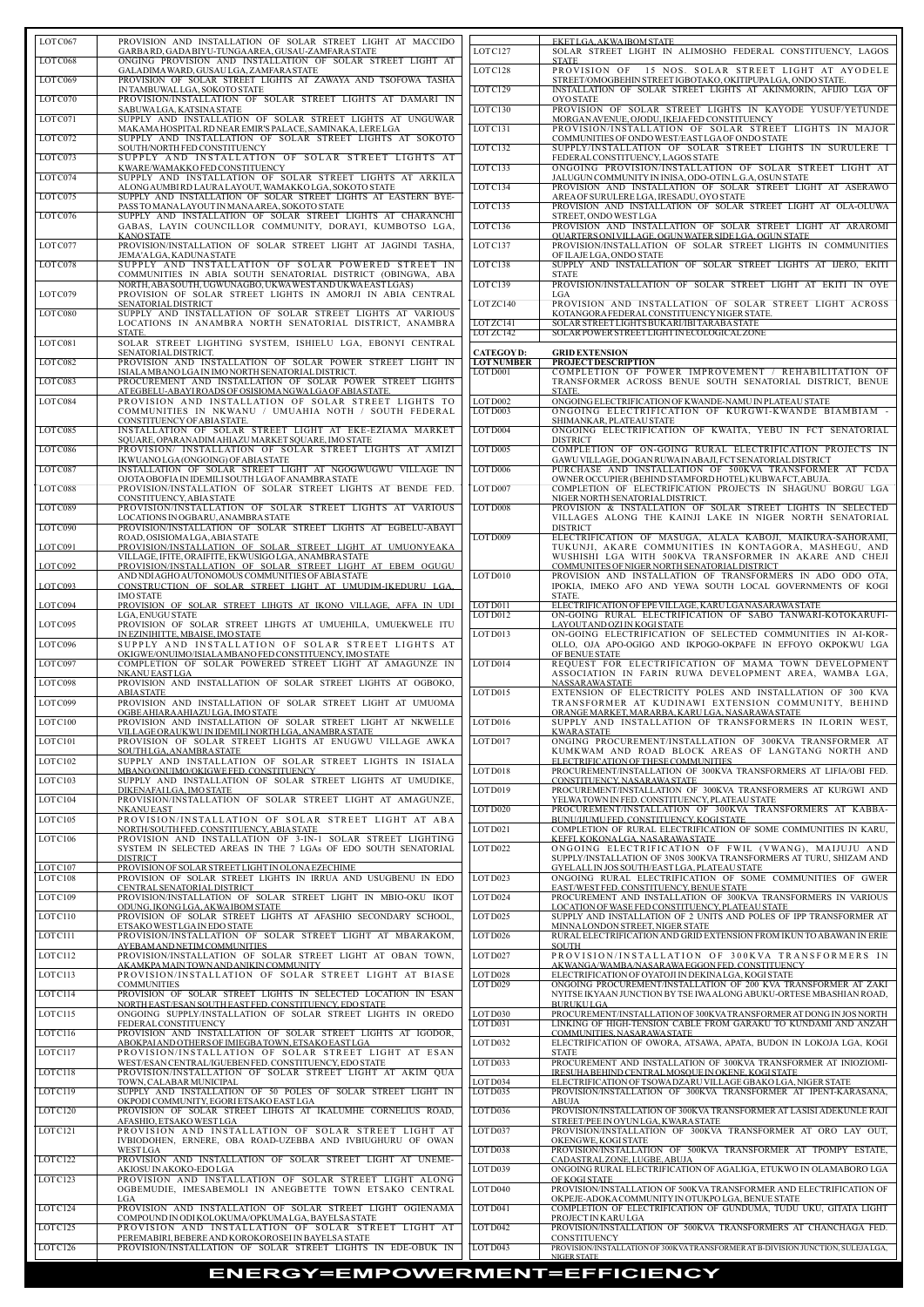| LOT D044             | ONGOING PROCUREMENT/INSTALLATION OF 500KVA TRANSFORMER AT GBODOTI<br>AND ELECTRIFICATION OF LAZHIKOLO, EMIGI AND KWALE COMMUNITIES IN    | LOT D <sub>108</sub> | EXTENSION OF ELECTRICITY VIA 33KVA LINE AND PROVISION OF ALL IN ONE<br>SOLAR STREET LIGHT TO AMOKWU AUTONOMOUS COMMUNITY, UDI LGA, ENUGU |
|----------------------|------------------------------------------------------------------------------------------------------------------------------------------|----------------------|------------------------------------------------------------------------------------------------------------------------------------------|
| LOT D045             | EDATILGA. NIGER STATE<br>PROCUREMENT/INSTALLATION OF 300KVA TRANSFORMERS AT MSNGU/BOKKOS                                                 | LOTD109              | STATE.<br>UBURU RURAL ELECTRIFICATION, EBONYI STATE                                                                                      |
|                      | FED. CONSTITUENCY                                                                                                                        | LOTD110              | UPGRADE OF UMUODU UMUAKWU RURAL ELECTRIFICATION PROJECTS IN                                                                              |
| LOTD046<br>LOTD047   | ELECTRIFICATION OF MOTO VILLAGE IN ZALAU WARD, TORO LGA, BAUCHI STATE<br>REHABILITATION OF INSURGENCY DESTROYED NETWORK AND PROVISION OF | LOT D111             | ISIALANGWA NORTH LGA OF ABIA STATE<br>EXTENSION OF ELECTRICITY AND INSTALLATION OF TRANSFORMERS IN                                       |
| LOTD048              | SOLAR MINI GRID IN THE NORTH EAST<br>COMPLETION OF ELECTRIFICATION OF TUDUN GAMBO - YOLA, DOKA ITC, YOLA                                 |                      | COMMUNITIES IN ABIA SOUTH SENATORIAL DISTRICT (OBINGWA, ABA NORTH,<br>ABA SOUTH, UGWUNAGBO, UKWA WESTAND UKWA EASTLGAS)                  |
| LOTD049              | TDN, BIRMA-DOGON IN BAUCHI (FMP&S/4381/VOL61/278)<br>COMPLETION OF ELECTRIFICATION OF DOLLI, GOMBE STATE                                 | LOT D <sub>112</sub> | PROVISION AND INSTALLATION OF TRANSFORMERS IN IHECHIOWA, AKOLI,<br>UTURU, OROR AROCHUKWU, NTALAKWU, AKANU OHAFIA, OKAMU OHAFIA,          |
| LOTD050              | ELECTRIFICATION OF DUR-POLCHI IN BAUCHI STATE                                                                                            |                      | ACHA ISUIKWUATO, AND ABIRIBA IN ABIA NORTH SENATORIAL DISTRICT.                                                                          |
| LOTD051              | ELECTRIFICATION OF SABONGARI, LAGOS, MATHLIBA, PALATHLABU,<br>GARABULA, DEBA GRIMAXIS IN BORNO STATE                                     | LOTD113              | COMPLETION OF ON-GOING RURAL ELECTRIFICATION PROJECTS IN THE<br>FOLLOWING COMMUNITIES IN ABIA NORTH SENATORIAL DISTRICT ATAN ABAM,       |
| LOT D052<br>LOT D053 | ELECTRIFICATION OF NAHUTA RAHUTA IN BAUCHI STATE<br>ELECTRIFICATION OF AJANGARA, JETAL/AUYUKARI, GUDDU A & B IN BAUCHI                   |                      | LOKPA UMUNNEOCHI, ELUAMA ISUIKWUATO, OKAGWA ITEM, NDIAWA UBIBIA,<br>NDIAGWUABAM, OZARA, UMUAQUA                                          |
| LOT D054             | <b>STATE</b><br>SUPPLY AND INSTALLATION OF 500KVA / 11KVA TRANSFORMERS AT VARIOUS                                                        | LOTD114              | SUPPLY OF TRANSFORMERS TO ENEKWESUMPU NKPOR, IDEMILI NORTH<br>ANAMBRA STATE.                                                             |
|                      | LOCATIONS IN YOBE SOUTH SENATORIAL DISTRICT.                                                                                             | LOTD115              | EXTENSION OF ELECTRICITY IN NDI AHUMA AND NDI AGWU ABAM IN                                                                               |
| LOT D055             | PROVISION OF AND INSTALLAITON OF TRANSFORMERS, 30 NO. POLES AND<br>CONNECTING TO PHCN SUBSTATION IN JALAM, DAMBAM LGA OF BAUCHI STATE    | LOTD116              | AROCHUKWU/OHAFIA FEDERAL CONSTITUENCY OF ABIA STATE.<br>PROVISION & INSTALLATION OF TRANSFORMER IN AGBILIGBA (AMAOKWE) IN                |
| LOT D056             | PROCUREMENT/INSTALLATION OF 300 KVA/33KV TRANSFORMERS IN VARIOUS<br>LOCATIONS OF YAMALTU/DEBAFED. CONSTITUENCY, GOMBE STATE              | LOTD117              | ORUMBANORTHLGA.ANAMBRASTATE<br>COMPLETION OF RURAL ELECTRIFICATION IN UMUANYANKU IKPEREJERE IN                                           |
| LOT D057             | LINKING OF GARIN ABA/MUBI FUSAMI TO GARIN BAIDE NATIONAL GRID AND<br>LINKING OF TELLO VILLAGE TO KAYERI NATIONAL GRID IN FIKA/FUNE FED.  | LOTD118              | <u>IHITTE UBOMA, LGA IMO STATE_</u><br>PROVISION/INSTALLATION OF 33KVA TRANSFORMER IN UMUELEM, OLA-ELEM                                  |
| LOT D058             | CONSTITUENCY, YOBE STATE<br>ONGOING ELECTRIFICATION OF SANTASA-DAKSAMI IN GANYE LGA, ADAMAWA                                             | LOTD119              | AUTONOMOUS COMMUNITY, ABOH MBAISE, IMO STATE<br>PROVISION/INSTALLATION OF 500 KVA TRANSFORMER AT CHIEF JOHN OKOYE                        |
|                      | <b>STATE</b>                                                                                                                             |                      | STREET, AMAFOR NKPOR-UNO, IDEMILI NORTH LGA OF ANAMBRA STATE                                                                             |
| LOT D059             | CABLING AND WIRING OF ALREADY INSTALLED ELECTRIC POLES IN GAMAWA<br>FED. CONSTITUENCY, BAUCHI STATE                                      | LOT D <sub>120</sub> | PROVISION/INSTALLATION OF TRANSFORMER AT CHIEF NNADI STREET. CBN<br>QUARTERS, TRANSEGBU, OWERRI, IMO STATE                               |
| LOT D060             | ELECTRIFICATION, CABLING AND WIRING OF COMMUNITIES IN GAMAWA FED.<br>CONSTITUENCY, BAUCHI STATE                                          | LOTD121              | PROVISION/INSTALLATION OF TRANSFORMERS AND ACCESSORIES IN IN<br>UMUGBERIM, UMULOLO UMUABAZU VILLAGE, ABOH MBAISE LGA OF IMO STATE        |
| LOT D <sub>061</sub> | PROCUREMENT AND INSTALLATION OF 2NOS 300KVA TRANSFORMERS AT MISILLI<br>STREET, DAWAKI, GOMBE STATE                                       | LOT D122             | EXTENSION OF POWER (POLES, ALUMINIUM CABLE ETC) TO NEW LAYOUT<br>BETWEEN OKPASUE AND ORRA (3KM) IN OZIZZA AFIPKO NORTH LGA WITH 500KVA   |
| LOT D <sub>062</sub> | EXTENSION OF ELECTRICITY SUPPLY TO SOME PART OF LAU TOWN IN LAU LGA,                                                                     | LOTD123              | <b>TRANSFORMERS</b><br>POWER EXTENTION TO AFFA COMMUNITY THROUGH UMOKA, UDI NORTH, ENUGU                                                 |
| LOTD063              | <b>TARABASTATE</b><br>ELECTRIFICATION OF SABERE VILLAGE, GURIN DEVELOPMENT AREA, ADAMAWA                                                 |                      | <b>STATE</b>                                                                                                                             |
| LOTD064              | <b>STATE</b><br>PROVISION/INSTALLATION OF 300KVA TRANSFORMER AT DIRBI, BOGORO LGA,                                                       | LOT D124             | ONGOING ELECTRIFICATION OF AMOKWU-AFFA COMMUNITY IN UDILGA, ENUGU<br><b>STATE</b>                                                        |
| LOTD065              | <b>BAUCHI STATE</b><br>ONGOING ELECTRIFICATION OF DARIN VILLAGE NANGERE LGA                                                              | LOT D125             | PROCUREMENT/INSTALLATION OF 500KVA/33KV LINE TRANSFORMERS IN<br>IKWUANO/UMUAHIA NORTH/SOUTH FED. CONSTITUENCY                            |
| LOT D066             | SUPPLY AND INSTALLATION OF 33/11 1000KVA TRANSFORMER IN NASARAWA<br>FEDERAL CONSTITUENCY, KANO STATE                                     | LOTD126              | ENHANCEMENT OF POWER SUPPLY IN AROCHUKWU/OHAFIA FED.<br><b>CONSTITUENCY</b>                                                              |
| LOT D067             | SUPPLY OF TRANSFORMERS TO ELEVEN LGAS IN KATSINA CENTRAL SENATORIAL                                                                      | LOTD127              | PROCUREMENT/INSTALLATION OF 500KVA TRANSFORMER AT ABOH                                                                                   |
| LOT D068             | <b>DISTRICT</b><br>RURAL ELECTRIFICATION IN TOHU, DUFADUFA AND UNGUWAN BARASHI IN                                                        | LOTD128              | MBAISE/NGOR OKPALA FED CONSTITUENCY, IMO STATE<br>PROCUREMENT/INSTALLATION OF 300KVA TRANSFORMERS AT UMUMBO                              |
| LOT D069             | SABON GARI LGA, KADUNA STATE<br>PROCUREMENT AND INSTALLATION OF TRANSFORMERS AND ACCESSORIES IN                                          | LOTD129              | COMMUNITY IN AYAMELUM LGA, ANAMBRA STATE<br>ELECTRIFICATION OF AKIRIKA-OBU, UKWA EAST LGA, ABIA STATE                                    |
| LOT D070             | EIGHT (8) LGAS OF DAURA SENATORIAL DISTRICT<br>PROVISION OF RURAL ELECTRIFICATION IN SELECTED LOCATIONS IN KATSINA                       | LOTD130              | ENHANCEMENT OF ELECTRICITY AND POWER SUPPLY IN EBE/OTHER<br>COMMUNITIES OF UKPOR, NNEWI SOUTH LGA, ANAMBRA STATE                         |
|                      | NORTH SENATORIAL DISTRICT                                                                                                                | LOTD131              | SUPPLY/INSTALLATION OF 500/300KVA TRANSFORMERS AT ISIALA                                                                                 |
| LOT D071             | PROCUREMENT AND INSTALLATION OF 500KVA TRANSFORMER IN VARIOUS<br>LOCATIONS IN KATSINA NORTH SENATORIAL DISTRICT                          | LOT D <sub>132</sub> | MBANO/ONUIMO/OKIGWE FED. CONSTITUENCY. IMO STATE<br>ONGOING POWER IMPROVEMENT AT AWGU AND OJI RIVER IN ANINRI/AWGU/OJI                   |
| LOT D072             | COMPLETION OF ELECTRIFICATION PROJECTS OF VILLAGES/TOWNS IN DAURA<br>SENATORIAL DISTRICT.                                                | LOTD133              | RIVER FEDERAL CONSTITUENCY<br>ENHANCING POWER DISTRIBUTION IN NSUKKA/IGBO-EZE SOTH FED.                                                  |
| LOT D073             | PROVISION AND INSTALLATION OF 500KVA TRANSFORMERS IN KEBBI<br>SENATORIAL DISTRICT OF KEBBI STATE                                         | LOTD134              | CONSTITUENCY, ENUGU STATE<br>PROVISION/INSTALLATION OF 500KVA TRANSFORMERS IN                                                            |
| LOTD074              | PROVISION/INSTALLATION OF 300KVA, 33/0.415kV DISTRIBUTION TRANSFORMERS<br>AT FADAN-KAJE ST. MARY'S IN ZANGO KATAF, LGA OF KADUNA STATE   | LOTD135              | NKWERRE/ISU/NJABA/NWANGELE FED CONSTITUENCY<br>PROCUREMENT/INSTALLATION OF 500KVA/33KV TRANSFORMERS AT NNEWI                             |
| LOTD075              | ELECTRIFICATION OF KUFAI MADAKIYA COMMUNITY, ZANGO KATAF LGA,                                                                            |                      | NORTH/SOUTH AND EKWUSIGO FED. CONSTITUENCY, ANAMBRA STATE                                                                                |
| LOTD076              | <b>KADUNA STATE</b><br>PROCUREMENT/INSTALLATION OF 300KVA TRANSFORMERS AT SOKOTO                                                         | LOTD136              | PROCUREMENT AND INSTALLATION OF 300KVA TRANSFORMER AT UMUEZE<br>EZIALA OBIZI IN EZINIHITTE. MBAISE. IMO STATE                            |
| LOT D077             | NORTH/SOUTH LGA<br>PROCUREMENT/INSTALLATION OF 300KVA TRANSFORMERS AT JEMA'A/SANGA                                                       | LOTD137              | SUPPLY AND INSTALLATION OF 200KVA 33/11, 300KVA 33/11 IN<br>OKIGWE/ONUIMO/ISIALA MBANO FED CONSTITUENCY, IMO STATE                       |
| LOT D078             | FED. CONSTITUENCY. KADUNA STATE<br>SUPPLY AND INSTALLATION OF 300KVA TRANSFORMERS AT KADUNA NORTH,                                       | LOTD138              | PROCUREMENT/INSTALLATION OF 500KVA TRANSFORMER AT UCHENABO<br>IBUGHIBU UMUCHU, ANAMBRA STATE                                             |
| LOT D079             | <b>KADUNA STATE</b><br>ONGOING ELECTRIFICATION OF MAZARE IN WUDIL LGA, KANO STATE                                                        | LOTD139              | PROCUREMENT AND INSTALLATION OF 300KVA TRANSFORMER AT OZARA<br>ENUGWUABO UFUMA, ORUMBA NORTH LGA, ANAMBRA STATE                          |
| LOT D080             | ONGOING SUPPLY/INSTALLATION OF 200KVA/33/0.415 TRANSFORMER AND                                                                           | LOTD140              | PROVISION/INSTALLATION OF 300KVA TRANSFORMER AT AMA EZENWANNE                                                                            |
| LOT D081             | SUBSTATION MATERIAL AT TSANYAWA TOWN RELIEF SUBSTATION<br>ONGOING EXTENSION OF LT SUPPLY AT TSANYAWA UNGUWAR GABAS AND                   | LOT D <sub>141</sub> | EZENWATA OF UBAH VILLAGE AKPULU IDEATO NORTH LGA<br>RURAL ELECTRIFICATION IN UBAHA, UDOGADI-OKPORO ORLULGA, IMO STATE                    |
| LOT D082             | TSANYAWA UNGUWAR YAMMA, TSANYAAWA TOWN, KANO STATE<br>ONGOING ELECTRIFICATION OF AUKI-KEKU-BINGI OF BUNGUDU/MARU FED.                    | LOTD142<br>LOT D143  | PROVISION/INSTALLATION OF 300KVATRANSFORMER AT OBOWO LGA, IMO STATE<br>PROCUREMENT/INSTALLATION OF 500KVA/33KV TRANSFORMERS AT ABA       |
| LOT D083             | CONSTITUENCY, ZAMFARA STATE<br>ONGOING PROCUREMENT/INSTALLATION OF 300 KVA TRANSFORMERS IN SOME                                          | LOTD144              | NORTH/SOUTH FED. CONSTITUENCY<br>SUPPLY AND INSTALLATION (REPLACEMENT) OF TRANSFORMER AT AZUMIRI                                         |
|                      | COMMUNITIES OF GUMEL/GAGARAWA/MAI GATARI/SULE TANKARKAR FED.<br>CONSTITUENCY, JIGAWA STATE                                               | LOTD145              | <u>IKWUANO LGA, ABIA STATE</u><br>PROVISION/INSTALLATION OF 500KVA TRANSFORMERS IN SOUTHERN                                              |
| LOT D084             | ONGOING ENHANCED POWER GENERATION FOR COMMUNITIES IN CHIKUN AND                                                                          |                      | SENATORIAL DISTRICT OF CROSS RIVER STATE                                                                                                 |
| LOT D085             | KAJURU FED. CONSTITUENCY, KADUNA STATE<br>PROVISION/INSTALLATION OF 300KVA TRANSFORMERS AT GWARAM FED.                                   | LOTD146              | SUPPLY AND INSTALLATION OF 300 KVA TRANSFORMERS IN UGHELLI NORTH LGA,<br>DELTA CENTRAL SENATORIAL DISTRICT, DELTA STATE                  |
| LOT D086             | CONSTITUENCY, JIGAWA STATE<br>ONGOING ELECTRIFICATION OF UNGUWAR BANMI-UNG SABON GIDA-KANKO-                                             | LOTD147<br>LOTD148   | EXTENSION OF 33KVALINE IN OLONA EZECHIME<br>ELECTRIFICATION OF ITEKPA, OOH WARDS OF YALA LGA OF CROSS RIVER NORTH                        |
| LOTD087              | UNGUWAR HAE UNGUWAR SALLAH-GWAGWAYE VILLAGES IN FUNTUALGA<br>ONGOING ELECTRIFICATION OF SABO, KATOGE, UNG-BABAN AUDU-UNG                 | LOT D149             | SENATORIAL DISTRICT OF CRS<br>PROVISION AND INSTALLATION OF TRANSFORMERS IN AKPOKA STREET UROMI,                                         |
|                      | ALKASIRN KRI JAM KAURA FAWA UNG-MALAM HAJJI VILLAGES IN DANDUME<br>LGA                                                                   |                      | ATANI-UROMI OFF UBIAYE RDAND UJE-ORO STREET IN ESAN NORTH EAST OF EDO<br><b>STATE</b>                                                    |
| LOTD088              | PROCUREMENT AND INSTALLATION OF 500KVA/11KV TRANSFORMERS AT                                                                              | LOTD150              | COMPLETION OF ONGOING INSTALLATION OF 500 KVA TRANSFORMERS IN                                                                            |
|                      | MANGORON MAHAUTA GAMA QUARTERS AND DAUSAYI TOWN GEZAWA LGA,<br><b>KANO STATE</b>                                                         |                      | OKPUJIE UROMI EWU AND REPLACEMENT OF OBSOLETE AND BURNT<br>TRANSFORMERS IN IRRUA, EDO CENTRAL SENATORIAL DISTRICT                        |
| LOTD089              | PROCUREMENT AND INSTALLATION OF 300KVA TRANSFORMERS AT GAYI, DIGGI,<br>MAGARE, BAYAN KARA AREA AND GAWASU IN KALGO/BIRNIN KEBBI LGA      | LOTD <sub>151</sub>  | PROVISION & INSTALLATION OF TRANSFORMERS IN EDEOHA COMMUNITIES IN<br>AHOADA EAST LGA, RIVERS STATE                                       |
| LOT D090<br>LOT D091 | RURAL ELECTRIFICATION OF DUGURAWA RIMIN-GADO LGA, KANO STATE<br>PROCUREMENT AND INSTALLATION OF 300KVA TRANSFORMERS AT                   | LOTD152              | PROVISION AND INSTALLATION OF 300 KVA TRANSFORMER AT NO.1, IBADA<br>QUARTERS, OPPOSITE MTN MAST, EDJEKOTA-UGHELLI RD, EDJEKOTA, UGHELLI  |
| LOT D092             | DAMBATTA/MAKODA FED. CONSTITUENCY<br>ELECTRIFICATION OF GABAS DANANAASAMA'U GGSS KAMBA, KEBBI STATE                                      | LOTD153              | NORTH LGA, DELTA STATE<br>GRID EXTENSION FROM UYANGA TO EKPRI/AKWA IBAMI COMMUNITIES                                                     |
| LOT D093             | PROCUREMENT AND INSTALLATION OF 300KVA TRANSFORMERS AT GABAS DA                                                                          | LOTD154              | GRID EXTENSION FROM IKOT EFFANGA TO MBEBUI VILLAGE AND RURAL                                                                             |
| LOT D094             | NANAASAMA'U GGSS KAMBA, KEBBI STATE<br>ONGOING ELECTRIFICATION/INSTALLATION OF 300KVA TRANSFORMER AT                                     | LOTD155              | ELECTRIFICATION OF THE COMMUNITY<br>RURAL ELECTRIFICATION OF HIGHLAND/MFAM-ATOYI COMMUNITIES                                             |
|                      | BABAN-SAURA AND U/MARUBA IN KAKAU/KUJAMA DISTRICT, CHIKUN LGA,<br><b>KADUNA STATE</b>                                                    | LOTD156              | RURAL ELECTRIFICATION OF CAMP 5(AGUIASA) CAMP 4 (NTUI ISEH) CAMP 3 (NJOK<br>IKA) VILLAGES IN OJUK SOUTH                                  |
| LOT D095             | PROCUREMENT AND INSTALLATION OF 300KVA TRANSFORMER AT DAM SIDE AND<br>SABUWAR KASUWA OF ZURU IN ZURU LGA, KEBBI STATE                    | LOTD157              | PROCUREMENT/INSTALLATION OF 500KVA TRANSFORMERS IN VARIOUS<br>COMMUNITIES OF ISOKO NORTH/ISOKO SOUTH FED CONSTITUENCY, DELTA STATE       |
| LOT D096             | SUPPLY AND INSTALLATION OF 300KVA TRANSFORMERS AT<br>DAWAKIN/TOFA/RIMIN GADO LGA OF KANO STATE                                           | LOTD158              | ELECTRIFICATION OF WULA MGBA-ESHUO TO BOKALUM AND BAMBA<br><b>COMMUNITIES</b>                                                            |
| LOT D097             | PROVISION/INSTALLATION OF 300KVA TRANSFORMER AT SAMARU AREA, BEHIND                                                                      | LOTD159              | REHABILITATION AND CONSTRUCTION OF BIAKPAN ELECTRIFICATION                                                                               |
| LOTD098              | KING FAHAD WOMEN AND CHILDREN HOSPITAL, GUSAU ZAMFARA STATE<br>GRID EXTENSION FROM KYAYYA TO KANOK IN JEMA'A LGA, KADUNA STATE           | LOTD160              | SUPPLY OF 500KVA TRANSFORMER TO IDAH AND COMPLETION OF RURAL<br>ELECTRIFICATION IN WANIHEM, YALALGA                                      |
| LOTD099              | GRID EXTENSION FROM KWASSU TO UNGWAN GWANDA IN SANGA LGA, KADUNA<br><b>STATE</b>                                                         | LOT D <sub>161</sub> | CONNECTION OF ELECTRICITY FROM NGO TOWN TO OPOBO TO THE NATIONAL<br>GRID IN ANDONI-OPOBO/NKORO FED. CONSTITUENCY                         |
| LOTD100              | PROVISION/INSTALLATION OF 300KVA/33 KV TRANSFORMER AT JEMA'A/SANGA<br>FED CONSTITUENCY                                                   | LOTD162              | EXTENSION OF ELECTRIFICATION OF PROJECT IN NTAN COUNCIL WARD, EKORI,<br>YAKURR LGA, CROSS RIVER STATE                                    |
| LOTD101<br>LOTD102   | ELECTRIFICATION OF BANGI, RIMINGADO LGA, KANO STATE<br>REHABILITATION AND COMPLETION OF BURDUGAU AND UNGUWAR GAMBO                       | LOTD163              | REACTIVATION OF POWERLINE AND INSTALLATION OF 500KVA TRANSFORMER AT<br>MBAK OBIO ITAM IN ITU LGA OF AKWA IBOM STATE                      |
|                      | RURAL ELECTRIFICATION PROJECTS IN MALUNFASHI                                                                                             | LOTD164              | COMPLETION OF ELECTRIFICATION PROJECT OF OGOMOGOM AND ABILTY IN                                                                          |
| LOTD103              | ELECTRIFICATION OF MADAMMAWA, GARFAGAL AND KIRILLA TOWNS IN<br>BIRNIWA/GURI/KIRIKASAMMAFED. CONSTITUENCY, JIGAWA STATE                   | LOTD165              | <b>IKOMLGA, CROSS RIVER STATE</b><br>POWER ENHANCEMENT IN OKRIKA/OGU-BOLO FED. CONSTITUENCY, RIVERS                                      |
| LOTD104<br>LOTD105   | ELECTRIFICATION OF DAN ISAN FULANI AND KANAWA<br>SUPPLY /INSTALLATION OF 10 NOS OF 500KVA TRANSFORMERS IN ABA                            | LOTD166              | <b>STATE</b><br>ONGOING ELECTRIFICATION OF IKOT UDOFIA ITAK UKPOM IKOT EDEM UDO AND                                                      |
| LOT D <sub>106</sub> | NORTH/SOUTH FED. CONST. ABIA STATE<br>SUPPLY AND INSTALLATION OF 20 NUMBERS 500KVA TRANSFORMERS FOR RURAL                                |                      | IKPOROM ITU MBON USO ITIE IKPE COMMUNITIES OF INI/IKONO FED.<br>CONSTITUENCY, AKWA-IBOM                                                  |
|                      | ELECTRIFICATION IN OHAUKWU, EBONYI, ABAKALIKI AND IZZI LGA OF EBONYI<br>NORTH SENATORIAL DISTRICT, EBONYI STATE                          | LOTD167              | PROCUREMENT AND INSTALLATION OF 300KVA TRANSFORMERS IN VARIOUS<br>LOCATION OF IKANORTH EAST/IKA SOUTH FED CONSTITUENCY, DELTA STATE      |
| LOT D <sub>107</sub> | RURAL ELECTRIFICATION OF OMASI-UNO COMMUNITY                                                                                             | LOT D <sub>168</sub> | PROCUREMENT AND INSTALLATION OF 300KVA TRANSFORMERS AT UZEBBA                                                                            |
|                      | AYAMELUM LGA OF ANAMBRA STATE                                                                                                            |                      | GRAMMAR SCHOOL AND IVBIUGHURU-UKHUSE IN OWAN WEST LGA                                                                                    |

| LOT D044                  | ONGOING PROCUREMENT/INSTALLATION OF 500KVA TRANSFORMER AT GBODOTI<br>AND ELECTRIFICATION OF LAZHIKOLO, EMIGI AND KWALE COMMUNITIES IN<br>EDATILGA. NIGER STATE                                            | LOT D <sub>108</sub>                         | EXTENSION OF ELECTRICITY VIA 33KVA LINE AND PROVISION OF ALL IN ONE<br>SOLAR STREET LIGHT TO AMOKWU AUTONOMOUS COMMUNITY, UDI LGA, ENUGU<br>STATE.                                                                    |
|---------------------------|-----------------------------------------------------------------------------------------------------------------------------------------------------------------------------------------------------------|----------------------------------------------|-----------------------------------------------------------------------------------------------------------------------------------------------------------------------------------------------------------------------|
| LOTD045                   | PROCUREMENT/INSTALLATION OF 300KVA TRANSFORMERS AT MSNGU/BOKKOS<br>FED. CONSTITUENCY                                                                                                                      | LOTD109<br>LOT D110                          | UBURU RURAL ELECTRIFICATION, EBONYI STATE<br>UPGRADE OF UMUODU UMUAKWU RURAL ELECTRIFICATION PROJECTS IN                                                                                                              |
| LOTD046<br>LOTD047        | ELECTRIFICATION OF MOTO VILLAGE IN ZALAU WARD, TORO LGA, BAUCHI STATE<br>REHABILITATION OF INSURGENCY DESTROYED NETWORK AND PROVISION OF                                                                  | LOT D111                                     | ISIALANGWANORTH LGA OF ABIA STATE<br>EXTENSION OF ELECTRICITY AND INSTALLATION OF TRANSFORMERS IN                                                                                                                     |
| LOTD048                   | SOLAR MINI GRID IN THE NORTH EAST<br>COMPLETION OF ELECTRIFICATION OF TUDUN GAMBO - YOLA, DOKA ITC, YOLA<br>TDN, BIRMA-DOGON IN BAUCHI (FMP&S/4381/VOL61/278)                                             | LOTD112                                      | COMMUNITIES IN ABIA SOUTH SENATORIAL DISTRICT (OBINGWA, ABA NORTH,<br>ABA SOUTH, UGWUNAGBO, UKWA WESTAND UKWA EASTLGAS)<br>PROVISION AND INSTALLATION OF TRANSFORMERS IN IHECHIOWA, AKOLI,                            |
| LOTD049<br>LOTD050        | COMPLETION OF ELECTRIFICATION OF DOLLI, GOMBE STATE<br>ELECTRIFICATION OF DUR-POLCHI IN BAUCHI STATE                                                                                                      |                                              | UTURU, OROR AROCHUKWU, NTALAKWU, AKANU OHAFIA, OKAMU OHAFIA,<br>ACHAISUIKWUATO, AND ABIRIBA IN ABIA NORTH SENATORIAL DISTRICT.                                                                                        |
| LOTD051<br>LOT D052       | ELECTRIFICATION OF SABONGARI, LAGOS, MATHLIBA, PALATHLABU,<br>GARABULA, DEBA GRIM AXIS IN BORNO STATE<br>ELECTRIFICATION OF NAHUTA RAHUTA IN BAUCHI STATE                                                 | LOTD113                                      | COMPLETION OF ON-GOING RURAL ELECTRIFICATION PROJECTS IN THE<br>FOLLOWING COMMUNITIES IN ABIA NORTH SENATORIAL DISTRICT ATAN ABAM,<br>LOKPA UMUNNEOCHI, ELUAMA ISUIKWUATO, OKAGWA ITEM, NDIAWA UBIBIA,                |
| LOTD053                   | ELECTRIFICATION OF AJANGARA, JETAL/AUYUKARI, GUDDU A & B IN BAUCHI<br><b>STATE</b>                                                                                                                        | LOTD114                                      | NDIAGWUABAM, OZARA, UMUAQUA<br>SUPPLY OF TRANSFORMERS TO ENEKWESUMPU NKPOR, IDEMILI NORTH                                                                                                                             |
| LOT D054                  | SUPPLY AND INSTALLATION OF 500KVA / 11KVA TRANSFORMERS AT VARIOUS<br>LOCATIONS IN YOBE SOUTH SENATORIAL DISTRICT.                                                                                         | LOTD115                                      | ANAMBRASTATE.<br>EXTENSION OF ELECTRICITY IN NDI AHUMA AND NDI AGWU ABAM IN                                                                                                                                           |
| LOT D055<br>LOT D056      | PROVISION OF AND INSTALLAITON OF TRANSFORMERS, 30 NO. POLES AND<br>CONNECTING TO PHCN SUBSTATION IN JALAM, DAMBAM LGA OF BAUCHI STATE<br>PROCUREMENT/INSTALLATION OF 300 KVA/33KV TRANSFORMERS IN VARIOUS | LOTD116                                      | AROCHUKWU/OHAFIA FEDERAL CONSTITUENCY OF ABIA STATE.<br>PROVISION & INSTALLATION OF TRANSFORMER IN AGBILIGBA (AMAOKWE) IN<br>ORUMBANORTHLGA, ANAMBRA STATE                                                            |
| LOT D057                  | LOCATIONS OF YAMALTU/DEBAFED. CONSTITUENCY, GOMBE STATE<br>LINKING OF GARIN ABA/MUBI FUSAMI TO GARIN BAIDE NATIONAL GRID AND                                                                              | LOTD117                                      | COMPLETION OF RURAL ELECTRIFICATION IN UMUANYANKU IKPEREJERE IN<br>IHITTE UBOMA, LGA IMO STATE                                                                                                                        |
|                           | LINKING OF TELLO VILLAGE TO KAYERI NATIONAL GRID IN FIKA/FUNE FED.<br>CONSTITUENCY, YOBE STATE                                                                                                            | LOTD118                                      | PROVISION/INSTALLATION OF 33KVA TRANSFORMER IN UMUELEM, OLA-ELEM<br>AUTONOMOUS COMMUNITY, ABOH MBAISE, IMO STATE                                                                                                      |
| LOT D058                  | ONGOING ELECTRIFICATION OF SANTASA-DAKSAMI IN GANYE LGA, ADAMAWA<br><b>STATE</b>                                                                                                                          | LOTD119                                      | PROVISION/INSTALLATION OF 500 KVA TRANSFORMER AT CHIEF JOHN OKOYE<br>STREET, AMAFOR NKPOR-UNO, IDEMILI NORTH LGA OF ANAMBRA STATE                                                                                     |
| LOT D059<br>LOT D060      | CABLING AND WIRING OF ALREADY INSTALLED ELECTRIC POLES IN GAMAWA<br>FED. CONSTITUENCY. BAUCHI STATE<br>ELECTRIFICATION, CABLING AND WIRING OF COMMUNITIES IN GAMAWA FED.                                  | LOT D120<br>LOTD121                          | PROVISION/INSTALLATION OF TRANSFORMER AT CHIEF NNADI STREET, CBN<br><b>OUARTERS, TRANSEGBU, OWERRI, IMO STATE</b><br>PROVISION/INSTALLATION OF TRANSFORMERS AND ACCESSORIES IN IN                                     |
| LOTD061                   | CONSTITUENCY, BAUCHI STATE<br>PROCUREMENT AND INSTALLATION OF 2NOS 300KVA TRANSFORMERS AT MISILLI                                                                                                         | LOTD122                                      | UMUGBERIM. UMULOLO UMUABAZU VILLAGE. ABOH MBAISE LGA OF IMO STATE<br>EXTENSION OF POWER (POLES, ALUMINIUM CABLE ETC) TO NEW LAYOUT                                                                                    |
| LOTD062                   | STREET, DAWAKI, GOMBE STATE<br>EXTENSION OF ELECTRICITY SUPPLY TO SOME PART OF LAU TOWN IN LAU LGA,                                                                                                       |                                              | BETWEEN OKPASUE AND ORRA (3KM) IN OZIZZA AFIPKO NORTH LGA WITH 500KVA<br><b>TRANSFORMERS</b>                                                                                                                          |
| LOTD063                   | <b>TARABASTATE</b><br>ELECTRIFICATION OF SABERE VILLAGE, GURIN DEVELOPMENT AREA, ADAMAWA<br><b>STATE</b>                                                                                                  | LOTD123<br>LOT D124                          | POWER EXTENTION TO AFFA COMMUNITY THROUGH UMOKA, UDI NORTH, ENUGU<br><b>STATE</b><br>ONGOING ELECTRIFICATION OF AMOKWU-AFFA COMMUNITY IN UDI LGA, ENUGU                                                               |
| LOT D <sub>064</sub>      | PROVISION/INSTALLATION OF 300KVA TRANSFORMER AT DIRBI, BOGORO LGA,<br><b>BAUCHI STATE</b>                                                                                                                 | LOTD125                                      | <b>STATE</b><br>PROCUREMENT/INSTALLATION OF 500KVA/33KV LINE TRANSFORMERS IN                                                                                                                                          |
| LOTD065<br>LOT D066       | ONGOING ELECTRIFICATION OF DARIN VILLAGE NANGERE LGA<br>SUPPLY AND INSTALLATION OF 33/11 1000KVA TRANSFORMER IN NASARAWA                                                                                  | LOTD126                                      | IKWUANO/UMUAHIANORTH/SOUTH FED. CONSTITUENCY<br>ENHANCEMENT OF POWER SUPPLY IN AROCHUKWU/OHAFIA FED.                                                                                                                  |
| LOTD067                   | FEDERAL CONSTITUENCY, KANO STATE<br>SUPPLY OF TRANSFORMERS TO ELEVEN LGAS IN KATSINA CENTRAL SENATORIAL<br><b>DISTRICT</b>                                                                                | LOTD127                                      | <b>CONSTITUENCY</b><br>PROCUREMENT/INSTALLATION OF 500KVA TRANSFORMER AT ABOH<br>MBAISE/NGOR OKPALA FED CONSTITUENCY, IMO STATE                                                                                       |
| LOT D068                  | RURAL ELECTRIFICATION IN TOHU, DUFADUFA AND UNGUWAN BARASHI IN<br>SABON GARI LGA, KADUNA STATE                                                                                                            | LOTD128                                      | PROCUREMENT/INSTALLATION OF 300KVA TRANSFORMERS AT UMUMBO<br>COMMUNITY IN AYAMELUM LGA, ANAMBRA STATE                                                                                                                 |
| LOT D069                  | PROCUREMENT AND INSTALLATION OF TRANSFORMERS AND ACCESSORIES IN<br>EIGHT (8) LGAS OF DAURA SENATORIAL DISTRICT                                                                                            | LOTD129<br>LOTD130                           | ELECTRIFICATION OF AKIRIKA-OBU, UKWA EAST LGA, ABIA STATE<br>ENHANCEMENT OF ELECTRICITY AND POWER SUPPLY IN EBE/OTHER                                                                                                 |
| LOT D070                  | PROVISION OF RURAL ELECTRIFICATION IN SELECTED LOCATIONS IN KATSINA<br>NORTH SENATORIAL DISTRICT                                                                                                          | LOTD131                                      | COMMUNITIES OF UKPOR, NNEWI SOUTH LGA, ANAMBRA STATE<br>SUPPLY/INSTALLATION OF 500/300KVA TRANSFORMERS AT ISIALA                                                                                                      |
| LOT D071<br>LOT D072      | PROCUREMENT AND INSTALLATION OF 500KVA TRANSFORMER IN VARIOUS<br>LOCATIONS IN KATSINA NORTH SENATORIAL DISTRICT<br>COMPLETION OF ELECTRIFICATION PROJECTS OF VILLAGES/TOWNS IN DAURA                      | LOT D132                                     | MBANO/ONUIMO/OKIGWE FED. CONSTITUENCY. IMO STATE<br>ONGOING POWER IMPROVEMENT AT AWGU AND OJI RIVER IN ANINRI/AWGU/OJI<br>RIVER FEDERAL CONSTITUENCY                                                                  |
| LOT D073                  | SENATORIAL DISTRICT.<br>PROVISION AND INSTALLATION OF 500KVA TRANSFORMERS IN KEBBI                                                                                                                        | LOTD133                                      | ENHANCING POWER DISTRIBUTION IN NSUKKA/IGBO-EZE SOTH FED.<br>CONSTITUENCY, ENUGU STATE                                                                                                                                |
| LOTD074                   | SENATORIAL DISTRICT OF KEBBI STATE<br>PROVISION/INSTALLATION OF 300KVA, 33/0.415kV DISTRIBUTION TRANSFORMERS                                                                                              | LOTD134                                      | PROVISION/INSTALLATION OF 500KVA TRANSFORMERS IN<br>NKWERRE/ISU/NJABA/NWANGELE FED CONSTITUENCY                                                                                                                       |
| LOTD075                   | AT FADAN-KAJE ST. MARY'S IN ZANGO KATAF, LGA OF KADUNA STATE<br>ELECTRIFICATION OF KUFAI MADAKIYA COMMUNITY, ZANGO KATAF LGA,<br><b>KADUNA STATE</b>                                                      | LOTD135<br>LOTD136                           | PROCUREMENT/INSTALLATION OF 500KVA/33KV TRANSFORMERS AT NNEWI<br>NORTH/SOUTH AND EKWUSIGO FED. CONSTITUENCY, ANAMBRA STATE<br>PROCUREMENT AND INSTALLATION OF 300KVA TRANSFORMER AT UMUEZE                            |
| LOTD076                   | PROCUREMENT/INSTALLATION OF 300KVA TRANSFORMERS AT SOKOTO<br>NORTH/SOUTH LGA                                                                                                                              | LOTD137                                      | EZIALA OBIZI IN EZINIHITTE. MBAISE. IMO STATE<br>SUPPLY AND INSTALLATION OF 200KVA 33/11, 300KVA 33/11 IN                                                                                                             |
| LOTD077<br>LOT D078       | PROCUREMENT/INSTALLATION OF 300KVA TRANSFORMERS AT JEMA'A/SANGA<br>FED. CONSTITUENCY, KADUNA STATE<br>SUPPLY AND INSTALLATION OF 300KVA TRANSFORMERS AT KADUNA NORTH,<br>KADUNA STATE                     | LOTD138<br>LOTD139                           | OKIGWE/ONUIMO/ISIALA MBANO FED CONSTITUENCY, IMO STATE<br>PROCUREMENT/INSTALLATION OF 500KVA TRANSFORMER AT UCHENABO<br>IBUGHIBU UMUCHU, ANAMBRA STATE<br>PROCUREMENT AND INSTALLATION OF 300KVA TRANSFORMER AT OZARA |
| LOT D079<br>LOT D080      | ONGOING ELECTRIFICATION OF MAZARE IN WUDILLGA, KANO STATE<br>ONGOING SUPPLY/INSTALLATION OF 200KVA/33/0.415 TRANSFORMER AND                                                                               | LOTD140                                      | ENUGWUABO UFUMA, ORUMBA NORTH LGA, ANAMBRA STATE<br>PROVISION/INSTALLATION OF 300KVA TRANSFORMER AT AMA EZENWANNE                                                                                                     |
| LOT D081                  | SUBSTATION MATERIAL AT TSANYAWA TOWN RELIEF SUBSTATION<br>ONGOING EXTENSION OF LT SUPPLY AT TSANYAWA UNGUWAR GABAS AND                                                                                    | LOT D141                                     | EZENWATA OF UBAH VILLAGE AKPULU IDEATO NORTH LGA<br>RURAL ELECTRIFICATION IN UBAHA, UDOGADI-OKPORO ORLULGA, IMO STATE                                                                                                 |
| LOT D082                  | TSANYAWA UNGUWAR YAMMA, TSANYAAWA TOWN, KANO STATE<br>ONGOING ELECTRIFICATION OF AUKI-KEKU-BINGI OF BUNGUDU/MARU FED.<br>CONSTITUENCY, ZAMFARA STATE                                                      | LOT D142<br>LOTD143                          | PROVISION/INSTALLATION OF 300KVATRANSFORMER AT OBOWO LGA, IMO STATE<br>PROCUREMENT/INSTALLATION OF 500KVA/33KV TRANSFORMERS AT ABA<br>NORTH/SOUTH FED. CONSTITUENCY                                                   |
| LOT D083                  | ONGOING PROCUREMENT/INSTALLATION OF 300 KVA TRANSFORMERS IN SOME<br>COMMUNITIES OF GUMEL/GAGARAWA/MAI GATARI/SULE TANKARKAR FED.                                                                          | LOTD144                                      | SUPPLY AND INSTALLATION (REPLACEMENT) OF TRANSFORMER AT AZUMIRI<br>IKWUANO LGA, ABIA STATE                                                                                                                            |
| LOT D084                  | CONSTITUENCY, JIGAWA STATE<br>ONGOING ENHANCED POWER GENERATION FOR COMMUNITIES IN CHIKUN AND                                                                                                             | LOTD145                                      | PROVISION/INSTALLATION OF 500KVA TRANSFORMERS IN SOUTHERN<br>SENATORIAL DISTRICT OF CROSS RIVER STATE                                                                                                                 |
| LOT D085                  | KAJURU FED. CONSTITUENCY, KADUNA STATE<br>PROVISION/INSTALLATION OF 300KVA TRANSFORMERS AT GWARAM FED.<br>CONSTITUENCY, JIGAWA STATE                                                                      | LOTD146<br>LOTD147                           | SUPPLY AND INSTALLATION OF 300 KVA TRANSFORMERS IN UGHELLI NORTH LGA,<br>DELTA CENTRAL SENATORIAL DISTRICT, DELTA STATE<br>EXTENSION OF 33KVALINE IN OLONA EZECHIME                                                   |
| LOTD086                   | ONGOING ELECTRIFICATION OF UNGUWAR BANMI-UNG SABON GIDA-KANKO-<br>UNGUWAR HAE UNGUWAR SALLAH-GWAGWAYE VILLAGES IN FUNTUALGA                                                                               | LOTD148                                      | ELECTRIFICATION OF ITEKPA, OOH WARDS OF YALA LGA OF CROSS RIVER NORTH<br>SENATORIAL DISTRICT OF CRS                                                                                                                   |
| LOTD087                   | ONGOING ELECTRIFICATION OF SABO, KATOGE, UNG-BABAN AUDU-UNG<br>ALKASIRN KRI JAM KAURA FAWA UNG-MALAM HAJJI VILLAGES IN DANDUME<br>LGA                                                                     | LOTD149                                      | PROVISION AND INSTALLATION OF TRANSFORMERS IN AKPOKA STREET UROMI,<br>ATANI-UROMI OFF UBIAYE RDAND UJE-ORO STREET IN ESAN NORTH EAST OF EDO<br><b>STATE</b>                                                           |
| LOTD088                   | PROCUREMENT AND INSTALLATION OF 500KVA/11KV TRANSFORMERS AT<br>MANGORON MAHAUTA GAMA QUARTERS AND DAUSAYI TOWN GEZAWA LGA,<br><b>KANO STATE</b>                                                           | LOTD150                                      | COMPLETION OF ONGOING INSTALLATION OF 500 KVA TRANSFORMERS IN<br>OKPUJIE UROMI EWU AND REPLACEMENT OF OBSOLETE AND BURNT<br>TRANSFORMERS IN IRRUA, EDO CENTRAL SENATORIAL DISTRICT                                    |
| LOTD089                   | PROCUREMENT AND INSTALLATION OF 300KVA TRANSFORMERS AT GAYI, DIGGI.<br>MAGARE, BAYAN KARA AREA AND GAWASU IN KALGO/BIRNIN KEBBI LGA                                                                       | LOTD151                                      | PROVISION & INSTALLATION OF TRANSFORMERS IN EDEOHA COMMUNITIES IN<br>AHOADA EAST LGA, RIVERS STATE                                                                                                                    |
| LOT D090<br>LOT D091      | RURAL ELECTRIFICATION OF DUGURAWA RIMIN-GADO LGA, KANO STATE<br>PROCUREMENT AND INSTALLATION OF 300KVA TRANSFORMERS AT<br>DAMBATTA/MAKODA FED. CONSTITUENCY                                               | <b>LOTD152</b>                               | PROVISION AND INSTALLATION OF 300 KVA TRANSFORMER AT NO.1, IBADA<br><b>OUARTERS, OPPOSITE MTN MAST, EDJEKOTA-UGHELLI RD, EDJEKOTA, UGHELLI</b><br>NORTH LGA, DELTA STATE                                              |
| LOT D092<br>LOT D093      | ELECTRIFICATION OF GABAS DANANA ASAMA'U GGSS KAMBA, KEBBI STATE<br>PROCUREMENT AND INSTALLATION OF 300KVA TRANSFORMERS AT GABAS DA                                                                        | LOTD153<br>LOTD154                           | GRID EXTENSION FROM UYANGA TO EKPRI/AKWA IBAMI COMMUNITIES<br>GRID EXTENSION FROM IKOT EFFANGA TO MBEBUI VILLAGE AND RURAL                                                                                            |
| LOT D094                  | NANAASAMA'U GGSS KAMBA, KEBBI STATE<br>ONGOING ELECTRIFICATION/INSTALLATION OF 300KVA TRANSFORMER AT                                                                                                      | LOTD155                                      | ELECTRIFICATION OF THE COMMUNITY<br>RURAL ELECTRIFICATION OF HIGHLAND/MFAM-ATOYI COMMUNITIES                                                                                                                          |
| LOT D095                  | BABAN-SAURA AND U/MARUBA IN KAKAU/KUJAMA DISTRICT, CHIKUN LGA,<br><b>KADUNA STATE</b><br>PROCUREMENT AND INSTALLATION OF 300KVA TRANSFORMER AT DAM SIDE AND                                               | LOTD156<br>LOTD157                           | RURAL ELECTRIFICATION OF CAMP 5(AGUIASA) CAMP 4 (NTUI ISEH) CAMP 3 (NJOK<br>IKA) VILLAGES IN OJUK SOUTH<br>PROCUREMENT/INSTALLATION OF 500KVA TRANSFORMERS IN VARIOUS                                                 |
| LOT D096                  | SABUWAR KASUWA OF ZURU IN ZURU LGA, KEBBI STATE<br>SUPPLY AND INSTALLATION OF 300KVA TRANSFORMERS AT                                                                                                      | LOTD158                                      | COMMUNITIES OF ISOKO NORTH/ISOKO SOUTH FED CONSTITUENCY, DELTA STATE<br>ELECTRIFICATION OF WULA MGBA-ESHUO TO BOKALUM AND BAMBA                                                                                       |
| LOT D097                  | DAWAKIN/TOFA/RIMIN GADO LGA OF KANO STATE<br>PROVISION/INSTALLATION OF 300KVA TRANSFORMER AT SAMARU AREA, BEHIND                                                                                          | LOTD159                                      | <b>COMMUNITIES</b><br>REHABILITATION AND CONSTRUCTION OF BIAKPAN ELECTRIFICATION                                                                                                                                      |
| LOTD098<br>LOTD099        | KING FAHAD WOMEN AND CHILDREN HOSPITAL, GUSAU ZAMFARA STATE<br>GRID EXTENSION FROM KYAYYA TO KANOK IN JEMA'A LGA, KADUNA STATE<br>GRID EXTENSION FROM KWASSU TO UNGWAN GWANDA IN SANGA LGA, KADUNA        | LOT D <sub>160</sub><br>LOT D <sub>161</sub> | SUPPLY OF 500KVA TRANSFORMER TO IDAH AND COMPLETION OF RURAL<br>ELECTRIFICATION IN WANIHEM, YALALGA<br>CONNECTION OF ELECTRICITY FROM NGO TOWN TO OPOBO TO THE NATIONAL                                               |
| LOTD100                   | <b>STATE</b><br>PROVISION/INSTALLATION OF 300KVA/33 KV TRANSFORMER AT JEMA'A/SANGA                                                                                                                        | LOT D <sub>162</sub>                         | GRID IN ANDONI-OPOBO/NKORO FED. CONSTITUENCY<br>EXTENSION OF ELECTRIFICATION OF PROJECT IN NTAN COUNCIL WARD, EKORI,                                                                                                  |
| LOTD101                   | <b>FED CONSTITUENCY</b><br>ELECTRIFICATION OF BANGI, RIMINGADO LGA, KANO STATE                                                                                                                            | LOTD163                                      | YAKURR LGA, CROSS RIVER STATE<br>REACTIVATION OF POWERLINE AND INSTALLATION OF 500KVA TRANSFORMER AT                                                                                                                  |
| <b>LOTD102</b><br>LOTD103 | REHABILITATION AND COMPLETION OF BURDUGAU AND UNGUWAR GAMBO<br>RURAL ELECTRIFICATION PROJECTS IN MALUNFASHI<br>ELECTRIFICATION OF MADAMMAWA, GARFAGAL AND KIRILLA TOWNS IN                                | LOTD164                                      | MBAK OBIO ITAM IN ITU LGA OF AKWA IBOM STATE<br>COMPLETION OF ELECTRIFICATION PROJECT OF OGOMOGOM AND ABILTY IN<br><b>IKOMLGA. CROSS RIVER STATE</b>                                                                  |
| LOTD104                   | BIRNIWA/GURI/KIRIKASAMMAFED. CONSTITUENCY, JIGAWA STATE<br>ELECTRIFICATION OF DAN ISAN FULANI AND KANAWA                                                                                                  | LOTD165                                      | POWER ENHANCEMENT IN OKRIKA/OGU-BOLO FED. CONSTITUENCY, RIVERS<br><b>STATE</b>                                                                                                                                        |
| LOTD105                   | SUPPLY /INSTALLATION OF 10 NOS OF 500KVA TRANSFORMERS IN ABA<br>NORTH/SOUTH FED. CONST. ABIA STATE                                                                                                        | LOTD166                                      | ONGOING ELECTRIFICATION OF IKOT UDOFIA ITAK UKPOM IKOT EDEM UDO AND<br>IKPOROM ITU MBON USO ITIE IKPE COMMUNITIES OF INI/IKONO FED.                                                                                   |
| LOT D <sub>106</sub>      | SUPPLY AND INSTALLATION OF 20 NUMBERS 500KVA TRANSFORMERS FOR RURAL<br>ELECTRIFICATION IN OHAUKWU, EBONYI, ABAKALIKI AND IZZI LGA OF EBONYI<br>NORTH SENATORIAL DISTRICT, EBONYI STATE                    | LOTD167                                      | CONSTITUENCY, AKWA-IBOM<br>PROCUREMENT AND INSTALLATION OF 300KVA TRANSFORMERS IN VARIOUS<br>LOCATION OF IKANORTH EAST/IKA SOUTH FED CONSTITUENCY, DELTA STATE                                                        |
| LOT D <sub>107</sub>      | RURAL ELECTRIFICATION OF OMASI-UNO COMMUNITY<br>AYAMELUM LGA OF ANAMBRA STATE                                                                                                                             | LOTD168                                      | PROCUREMENT AND INSTALLATION OF 300KVA TRANSFORMERS AT UZEBBA<br>GRAMMAR SCHOOL AND IVBIUGHURU-UKHUSE IN OWAN WEST LGA                                                                                                |